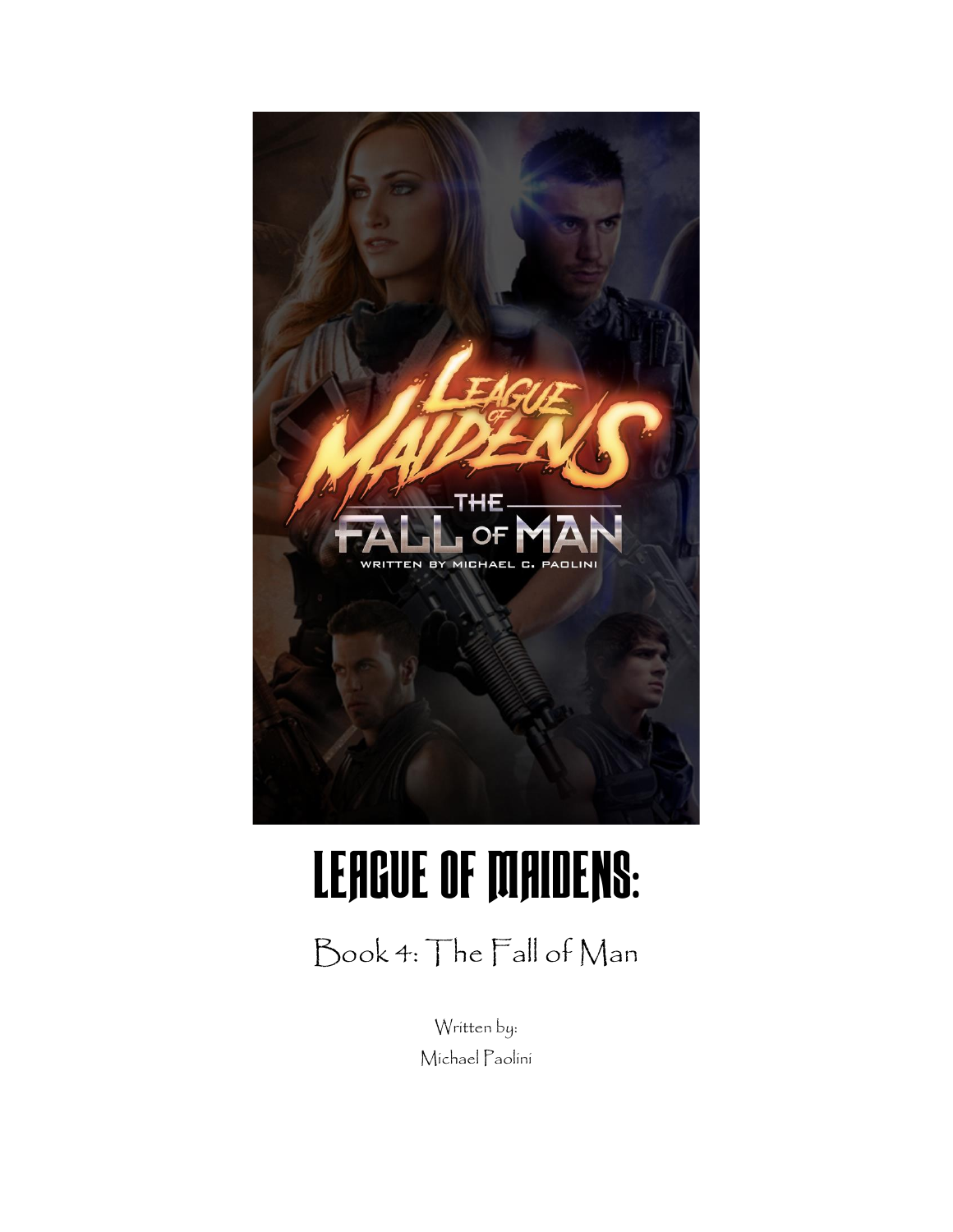All rights reserved. Except as permitted under the U.S. Copyright Act of 1976, no part of this publication may be reproduced distributed, or transmitted in any form or by any means, or stored in a database retrieval system, without prior written permission of the copyright owner.

Maiden Gaming Inc.

Charlotte, NC 28241 USA

#### **<www.MaidenGaming.net>**

#### **<www.LeagueofMaidens.com>**

Published by Maiden Gaming Inc., 2015

This book is licensed to the original purchaser only. Duplication via any means is illegal and a violation of Copyright Law, subject to criminal prosecution and upon conviction, fines and/or imprisonment. No part of this book can be reproduced or sold by any person or business without the express permission of the copyright owner.

Published in the United States of America

Author: Michael Paolini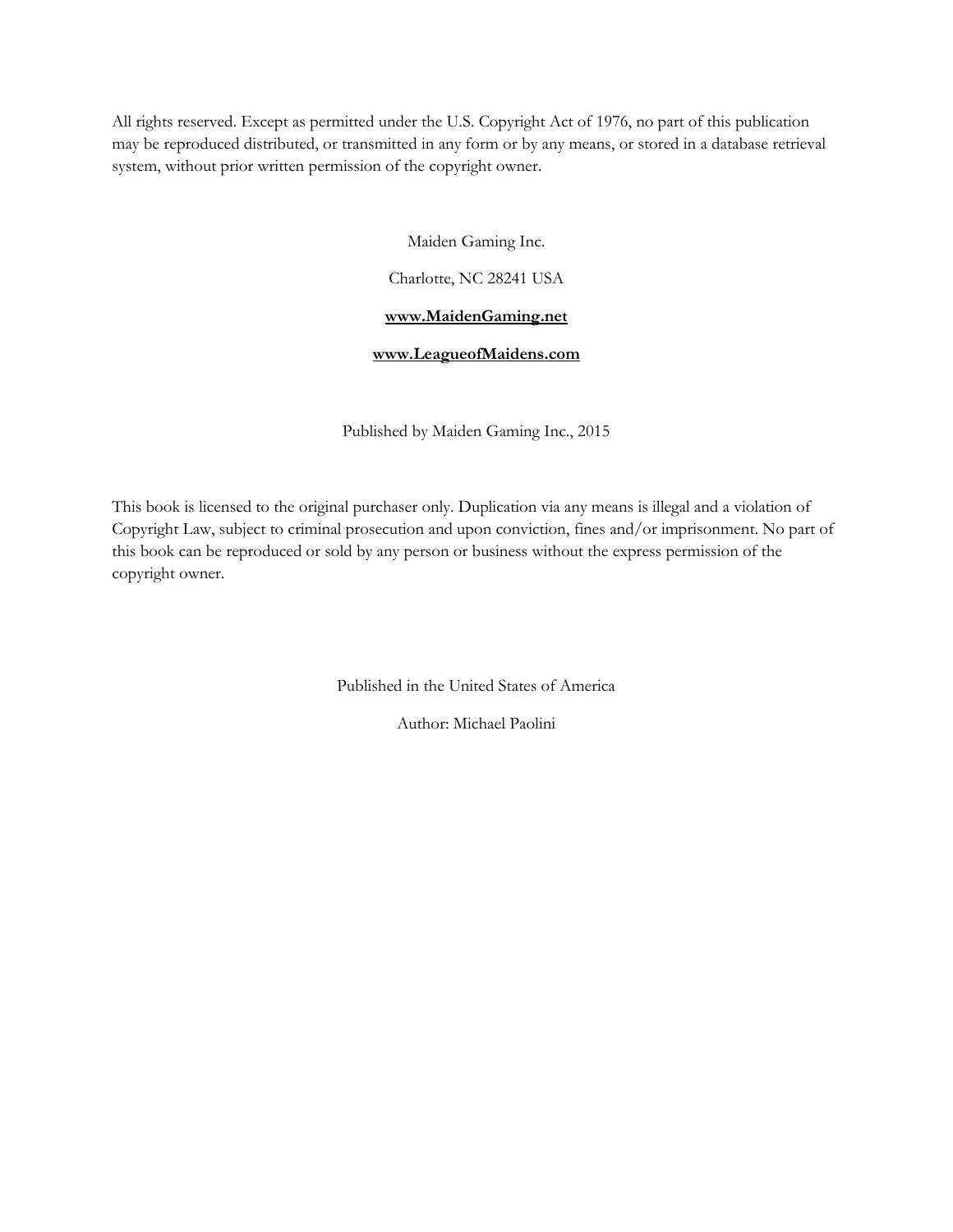## Chapter 1 Introduction

"November Company, snap in down range!" Ordered Captain Ahmes as she stood behind her platoon of Marines.

In a long, wide open field cut out of a dense forest; thirty-two Marines laid in the prone position preparing to fire their weapons. In the center of the Marines a tall wooden tower separated the firing range in two. Captain Ahmes stood watch over the sixteen Marines on the left while another officer watched the group on the right. The firing range was twelve hundred yards long and the distance from where the Marines laid was exactly one thousand yards. At the back of the range a large man-made wall of earth protruded out of the ground to protect the Marines operating the target systems down range.

Captain Ahmes had recently been given the opportunity to train the US Marines Force Recon troops and she was not taking her role lightly.

"You will not make a fool of me or my corps do you understand me!" She questioned the troops waiting to fire.

"Yes Ma'am!" The platoon shouted in synchrony.

"On my command you will fire in rapid succession, when I tell you to cease fire you will cease fire, do you understand me?" She continued.

"Yes Ma'am!" The platoon replied.

Captain Ahmes looked across to the other side of the platform and nodded her head to the Officer watching over the range. When the officer nodded back, she picked up her megaphone.

"Fire!" She yelled into the loudspeaker.

The first clap of an M16-A2 service rifle echoed across the field from the left side, right below the Captain's tower. That shot was followed by hundreds of small explosions as the Marines popped off full magazines into the targets on the other side of the field. As soon as a short break in fire took place, Captain Ahmes picked up her megaphone and spoke again.

"Cease Fire!" She shouted.

All thirty-two Marines raised their heads from their weapons and patiently awaited their results.

"Weapons on safe!" Captain Ahmes continued.

A series of clicks broke the silence between Captain Ahmes' commands as the Marines flicked their weapons to safe. All thirty-two Marines lifted themselves off their stomachs and into a kneel as they waited.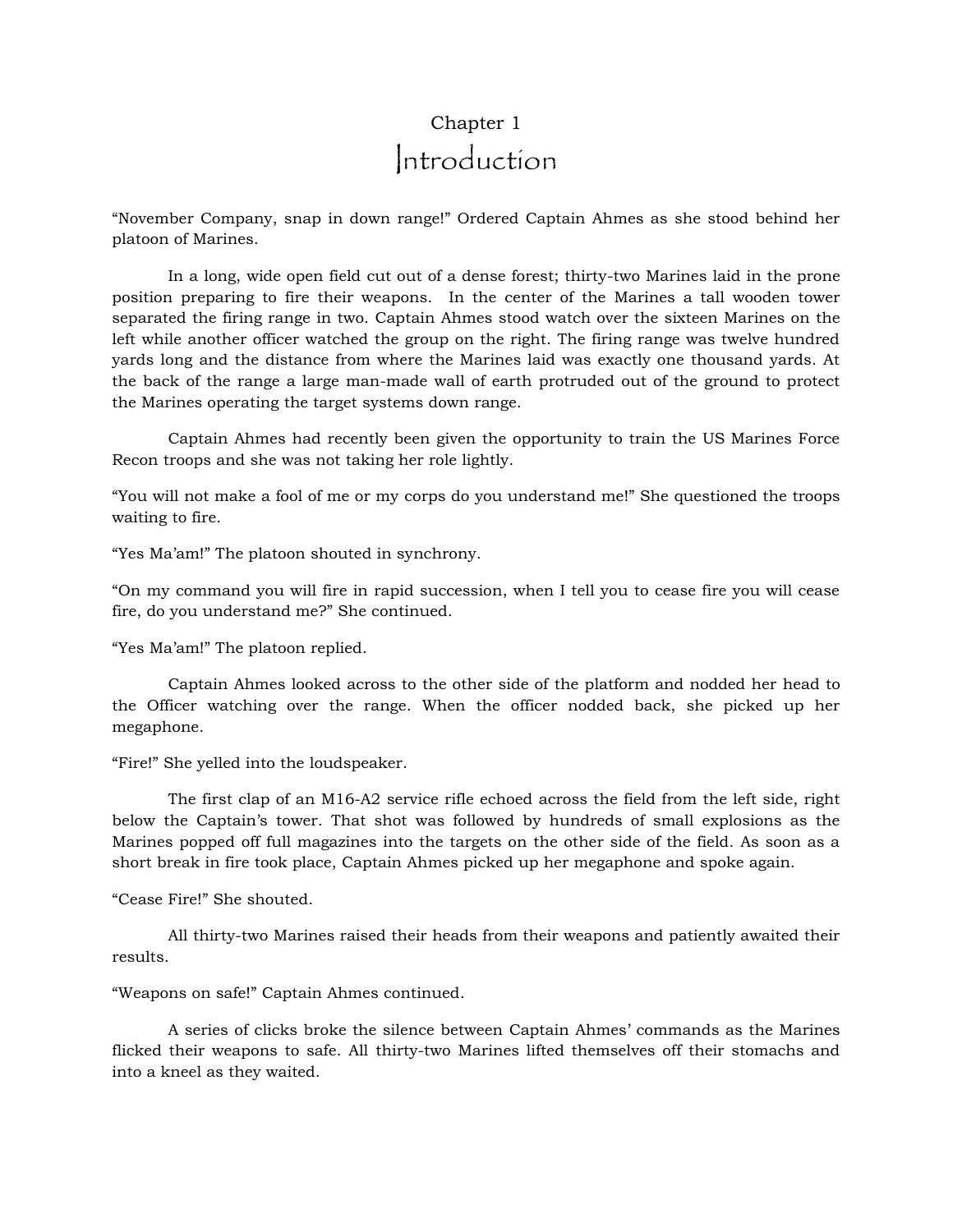"Lanes, let's see the results." Captain Ahmes said into a Walkie-Talkie, communicating with Marines in the target area.

One by one each target dropped below the mound of earth. After a few seconds, all thirty-two targets returned with a green dot on the lower left corner and the field erupted in cheers.

"Hey lock it up!" The Captain screamed into the megaphone.

The field fell silent and she continued to speak.

"Congratulations, thirty-two for thirty-two; but if you think I'm going to sign off on you being Recon just because you can shoot a weapon, you're dead wrong. Every Marine is a rifleman, all you did was do your job. Now fall in!

While the Marines scrambled to get into formation, a second officer approached Captain Ahmes holding a cell phone. He handed it to her with the microphone covered.

"It's the General's office Ma'am; they want you in Washington by morning." He said before letting go of the phone.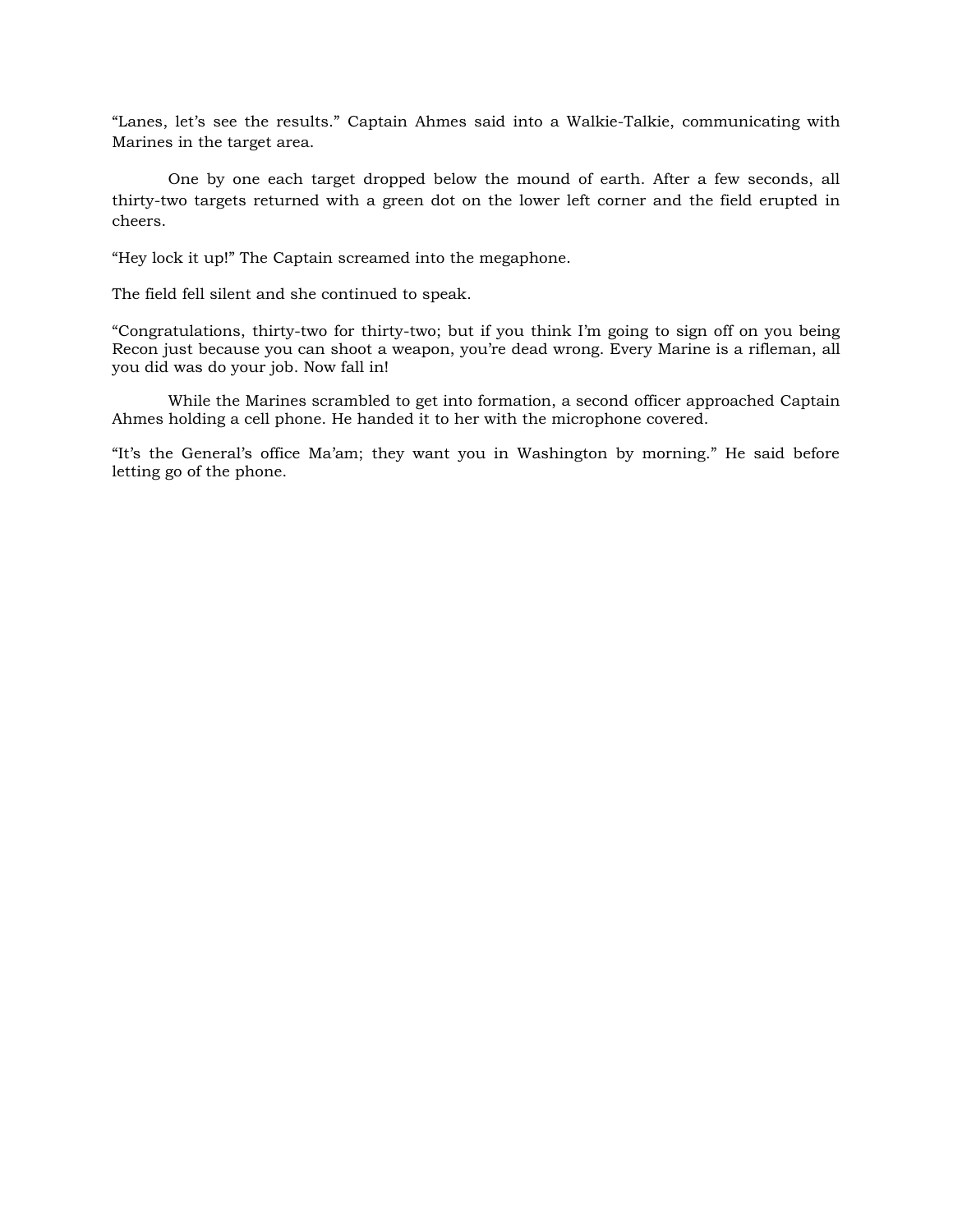## Chapter 2 Washington DC

Inside a wide-open room, lit up with computer screens from wall to wall soldiers and civilians scurried around the room panicked. The room was divided into sections by cubicles and inside each section someone sat feverishly typing away at their computer. Directly behind the middle section of cubicles, slightly raised by two tile steps was a large conference room. The conference room had thick panes of glass for walls on three sides as well as glass for its doors. On the back wall, further from the pit, an interoffice term used to describe the cubicle section of the room, four large TV screens were hung side by side across the room. In front of the TV screens a long glass table stretched across the length of the room. At the table sat thirteen people six on each side of the long rectangle and one man at the head of the table. His name was General Thomas Michaels. General Michaels was a Brigadier General with the United States Army. His dark hair with peppered grey showed his age slightly but his chiseled jaw and muscular body told more of his story than anything else. On his chest, he wore an array of service pins and medals representing his lifelong dedication to the Army.

While the people on the outside of the glass walls frantically made their way back and forth across the room answering the phone and delivering messages inside was dead silent. The twelve men and women sat nervously staring at General Michaels waiting for him to react.

"I don't know what happened but you better figure it the hell out" Ordered General Michaels, breaking the silence in the room.

"Sir, satellite feed at the time of the attack was disrupted. We have footage of the representatives and Colonel Snow outside the dig sight; the feed is still good as she enters the tunnel and as she exits but if you take a look at the feed right after she rejoins the group." Said a younger man in the middle seat directly below the TV screens.

The younger man stood from his seat and tapped the surface of the center TV. The screen lit up and a small menu appeared. The man slid his fingers around the menu opening several files before he got to a freeze frame aerial view of the Great Sphynx in an area known as the Necropolis Desert. He turned to the General and tilted his head as if to ask permission to continue. General Michaels nodded.

"If you take a look here sir," The man said as he swiped both hands across the screen in opposite directions to zoom in closer.

"Just as the Colonel approaches the group the feed begins to scramble, and after a few seconds it cuts out completely." He continued.

"So, you're telling me without this sat feed there's no way for us to know what happened out there." Said the General.

"Unfortunately, no sir, these were the only eyes we had on the Colonel and her grou." Replied the man as he took his seat.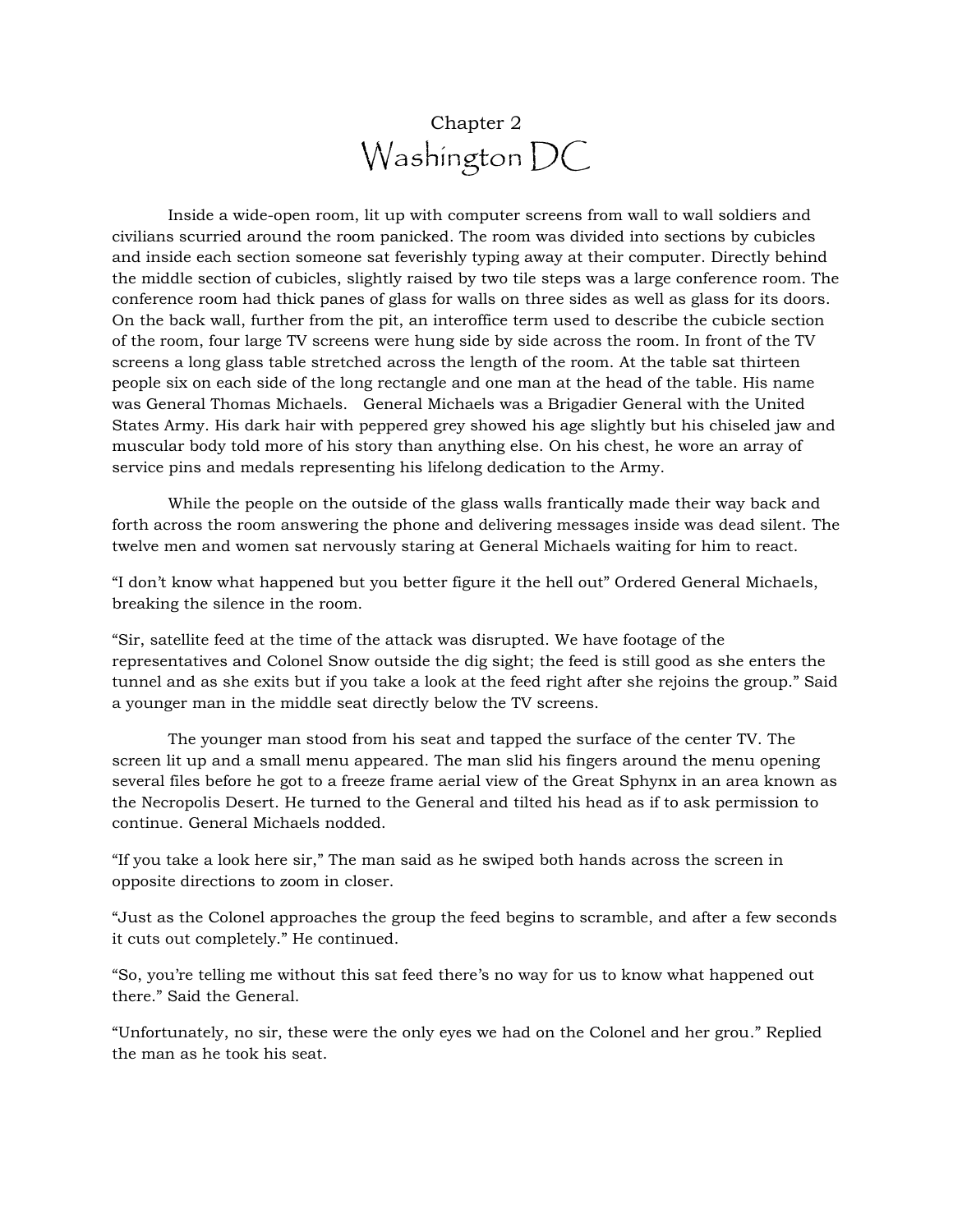From the far end of the table a very deliberate cough followed the quick silence after the man finished. In unison the men and women turned to the direction the cough came from as General Michaels stood slightly out of his chair keeping his palms flat on the glass.

"Something you'd like to say Major?" Questioned General Michaels.

"No sir, nothing really except that she's still alive. I just received word, she's in a local hospital in Cairo being treated for her wounds." Major Wilkes said confidently.

"We need information on her status ASAP. Get on the horn with the Egyptians, we need details of what happened. I want to know what happened to that rock!" The General demanded.

"She's in a medically induced coma; I have an eye on her." The Major said still seated.

"You?" Questioned the General.

"We, sorry." Said the Major.

"Address me as Sir or General when you talk to me Major." Demanded the General.

"No disrespect 'General' but that is my mother you're talking about and I need to make sure she is ok. I don't doubt that your stone is important but it's not as important as my mother's life." The Major said as she stood.

"Watch your tone Major!" Warned General Michaels

"I don't actually work for you General, but I do work for the United States Marine Corp and General Simpson asked me to deliver this to you!" She continued as she slid a small flash drive across the table.

"I don't know what it is, but I assume it has something to do with your stone 'sir'." She said as she walked past the group of soldiers standing in awe, then exited the room.

General Michaels waited until the elevator doors closed and Major Wilkes was gone before he plugged the drive into a computer on the table. The center TV flashed then went black. A small white dot appeared and immediately began to rotate as a video loaded behind it.

"Press play." The General ordered.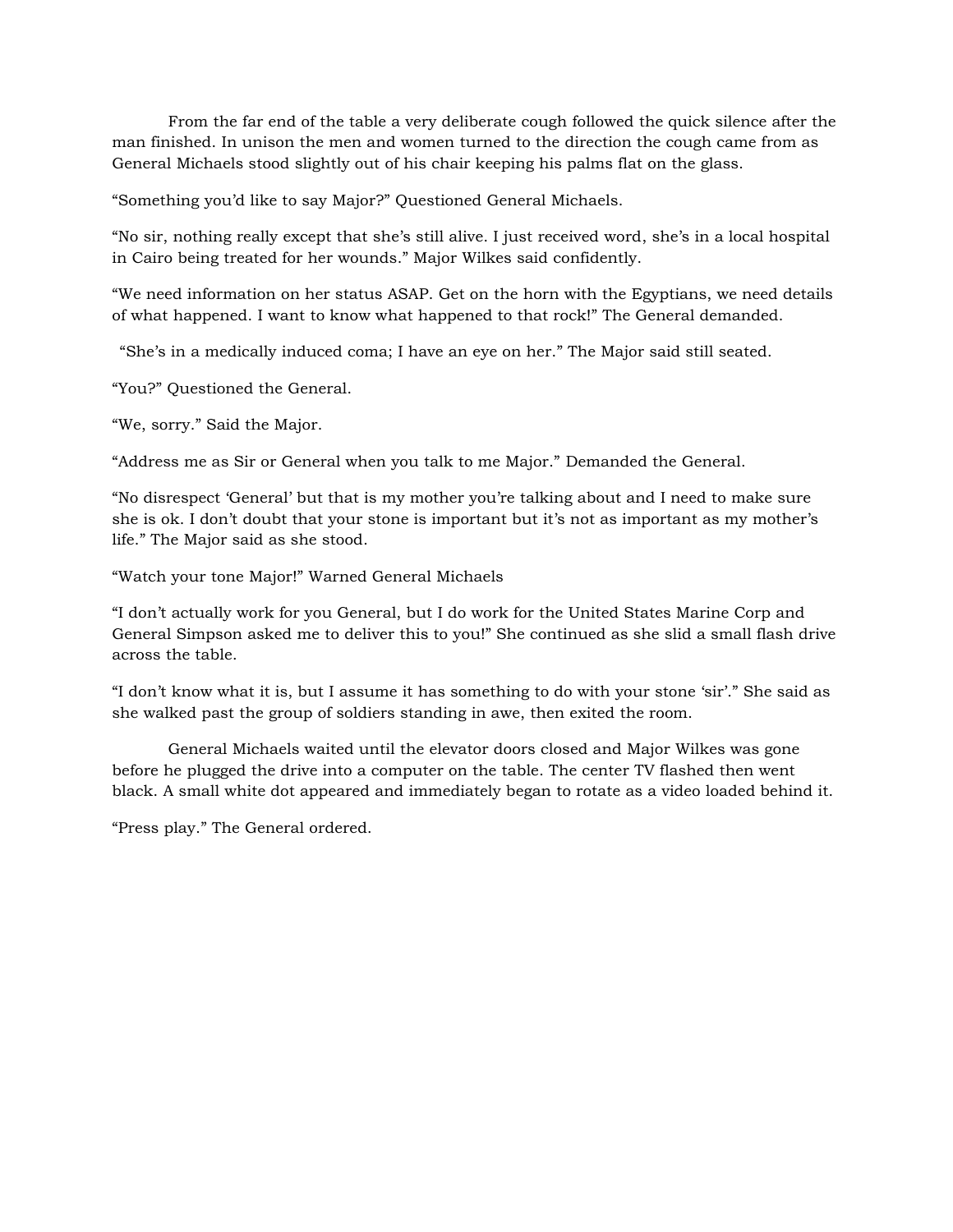# Chapter 3 Eyes in the Sky

The sun beat down from the cloudless skies of the Necropolis desert. A long shadow extended across the sand cooling the enormous limestone blocks that made up the base of the Great Sphynx. The ancient monolith stood watch over the Pyramids of this section of desert near Giza for forty-five hundred years before its true purpose was discovered.

A large trench had been carved between the paws of the ancient guardian and under its chest a deep tunnel extending hundreds of feet below the surface had been excavated. From the tunnel below the Great Sphinx a tall blonde woman in desert camouflage emerged covered in soot and cobwebs. She dusted her pant legs off as she stepped into the sunlight then approached the group of people waiting anxiously for her return.

"It's there." Said the woman as she adjusted her hat.

"Are you sure Colonel Snow?" Questioned one of the men in the middle of the crowd.

"Sure as stone!" She replied with smile.

"Well let's get it out of there." Another member of the crowd said.

A gust of wind blustered around the side of the enormous sculpture kicking up loose layers of sand into the crowd. The entire group, as if rehearsed, turned their back to the gust and continued speaking.

"We need clearance from the Egyptian Government." Colonel Snow said as the wind briefly died down.

"Poppy-Cock!" Said a man with a strong British accent.

"We are representatives of the G8, we don't need permission from the Egyptian Government to remove it. That stone is an international commodity; it is imperative it be removed immediately!"

From the back of the crowd a young woman crept backward keeping her face to the group as they distracted themselves in conversation. She was below average in height and thin with black hair. On her face she wore thick framed eyeglasses which took the focus off of her bicolored eyes. Her left eye was white and her right was a bright blue color. Around her neck laid a golden chain lined with small squares of sapphires and a large flawless stone centered a few links below. When she reached the end of the massive foot, she ducked behind the stone wall, hidden from view. The mysterious woman outstretched her arms and raised them, palms up, till they were parallel with the sand. Her irises faded to white and her pupils disappeared. With a single blink, her pearl white eyes turned a crimson, blood, red. In the palms of her hands, sand began to gather quickly gyrating in the air in a spherical motion that resembled a spinning ball. The woman clinched her fists collapsing the balls of sand into her grip and held it as a pain shot through both forearms. Her biceps bulged and her veins protruded from her arms until she released her grip. She raised her hands to the sky and extended her fingers wide as sand rocketed from her palms. The blast flew up into the air and down again like a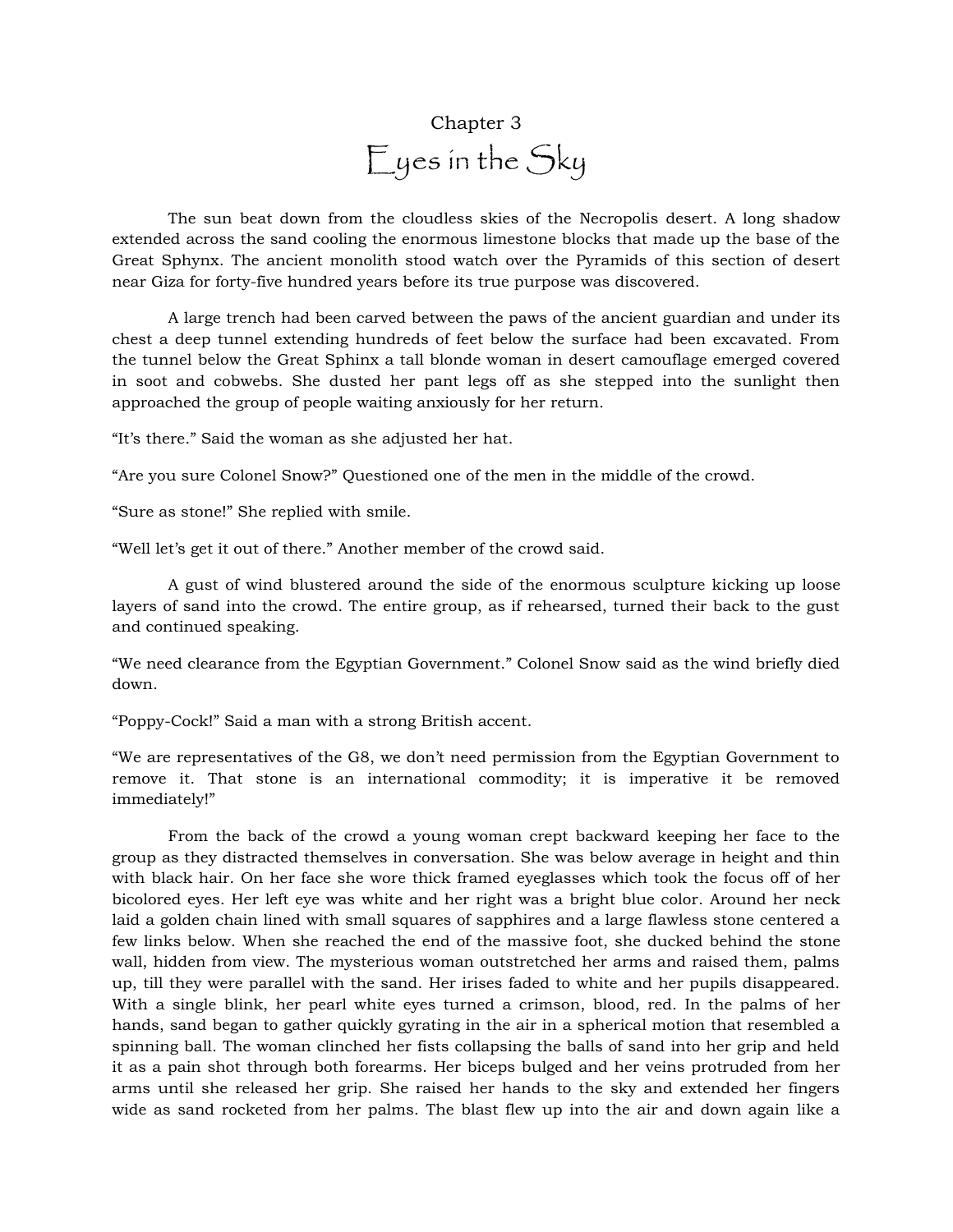crashing tidal wave filling the area with a lethal blast of sand. The group screamed in horror as the sand engulfed their bodies. The delegates wavered back and forth in a group trying to escape the storm. The sand pelted them with such force it began to tear the exposed skin from their bones. The Colonel, still standing with her face to the group, was spared the initial blow of the sand. But, as the members of the party began to fall the storm showered her face with sand. She reached up to her hat and ripped it off her head. She placed the sun hat over her face and dove to the ground as fast as she could. The wind blew stronger, and more layers of loose sand assaulted the bodies of those still standing above her. Through the wind she could faintly hear the screams of her group but the pain in her face was all that she could focus on. Her eyes burned intensely and her mouth was dry and filled with sand. All she could do was lay there and hope to wait out the storm. The few people still standing had stopped screaming as shock took over their bodies. They walked in daze unaware their life had already ended. The longer they stood upright the more the sand destroyed their bodies. The last few members of the party stumbled over the Colonel and they came crashing down on top of her.

Suddenly the sandstorm came to a halt. After a few moments, the mysterious young woman exited her hiding spot. She walked across the pool of blood that formed around the pile of bodies. Her feet sloshed through the blood as she stepped over the bones of the delegates. As she approached the trench she paused and looked around surveying the area. From beneath the mound of bodies, Colonel Snow watched the young woman standing on the edge of the trench as she tried to squirm her way out of the pile. The raw, battered skin on her leg scraped along the sand and she cringed in pain. She took a deep breath through her clinched teeth trying not to draw any attention to herself but it was audible and the woman spun around to face her direction. Colonel Snow froze as their eyes locked. The woman started toward her but stopped a few feet away; staring directly at her. Colonel Snow tried to remember which member of the party the woman came with but she couldn't keep her mind off the woman's eyes. The dual colors looked so strange to her. She knew the mutation existed but had never before seen it in real life. As she stared into the woman's eyes the pain in her arms and legs disappeared. She felt like she'd been hypnotized by her eyes. Suddenly, the woman turned back to the Sphinx making her way into the trench. When she reached the edge, she glanced back to the Colonel then dropped down out of her sight. From beneath the pile of bodies Colonel Snow wobbled her way to her feet then limped toward the base of giant monument. As she approached the Sphynx, her foot caught the edge of the trench and she tumbled to the bottom. When she landed, her head crashed down on the packed sand. Her body was battered and she began to drift in and out of consciousness. As her vision tunneled, she shifted her gaze toward the mouth of the trench. Just before blacking out she saw a red flash of light fill the entrance of the passageway below the Great Sphynx; then black.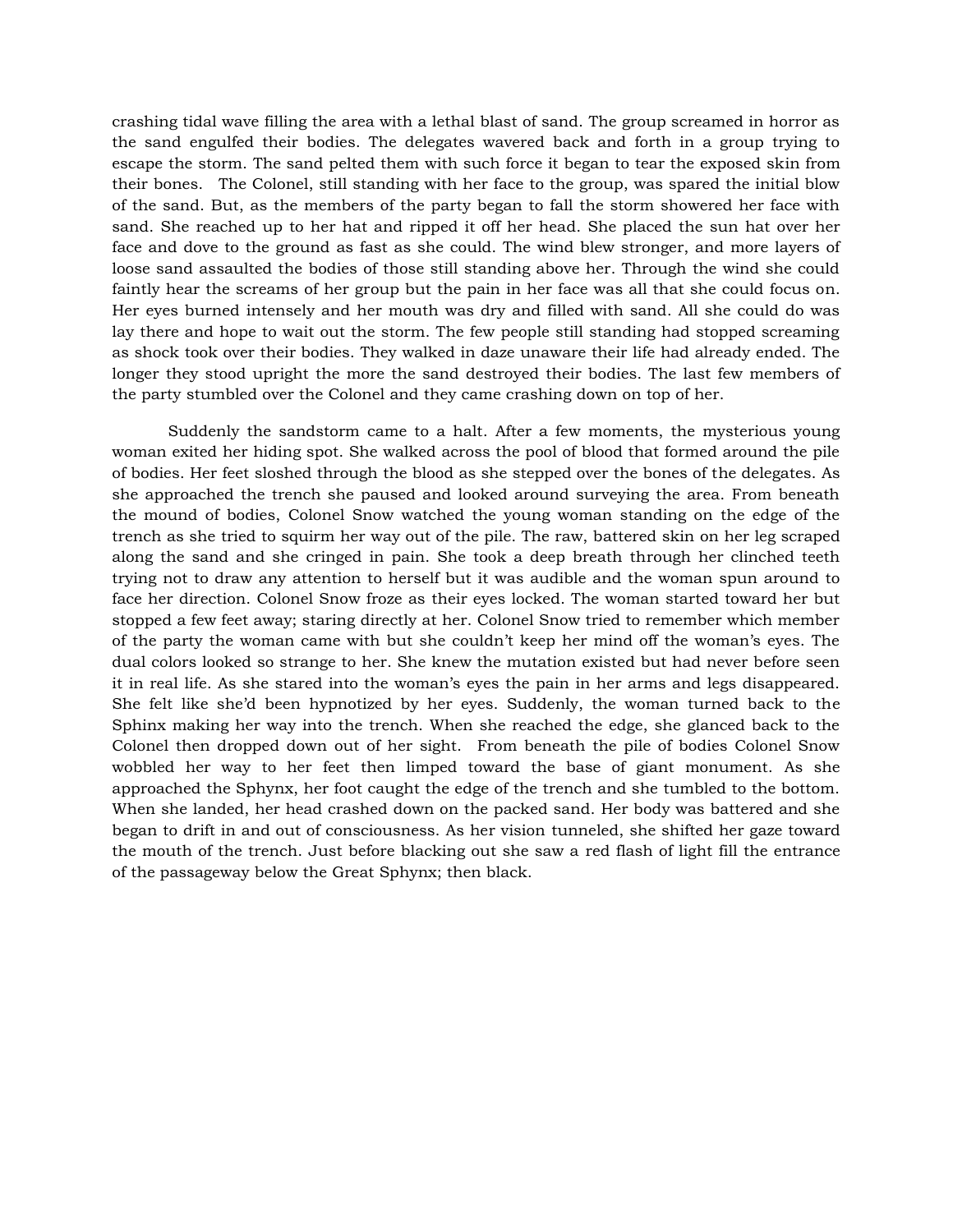

Inside a catacomb, deep below the surface; the mysterious woman stood in the center of the room. Her smooth, milky white skin shined orange in the light from the torch she held in her hand. A small flicker of fire reflected off her eyes as she stared widely into the back of the underground vault.

Directly in front of her, a narrow, stone bridge stretched across a deep ravine that led to a large step pyramid on the other side of the room. At the top of the pyramid suspended by solid gold braces, a bright light shined down on a massive clear stone. The stone looked fractured, as if it were part of a larger whole. It was as clear as glass and thick; it rested weightlessly on its braces.

The woman, without thinking, made her way across the bridge. She lowered her torch closer to ground to guide her way. Unnerved, she reached the other the side and began her ascension up the stone fortress.

When she reached the top, she paused momentarily and peered into the center of the stone with awe. She placed her torch on the ground and rested both palms on the side of the stone.

She raised her head and looked directly into the light shining down on the stone. She rolled her eyes into the back of her head then began to blink rapidly. Her hands began to shake violently as they pressed firmly on the stone's surface. Originating from the palms of her hands, a red glow lit up the dark cavern and within seconds the light fully engulfed her body. Suddenly, the glow shifted back into her hands; she pressed them firmly into the stone and a wave of red tainted the flawlessly opaque stone.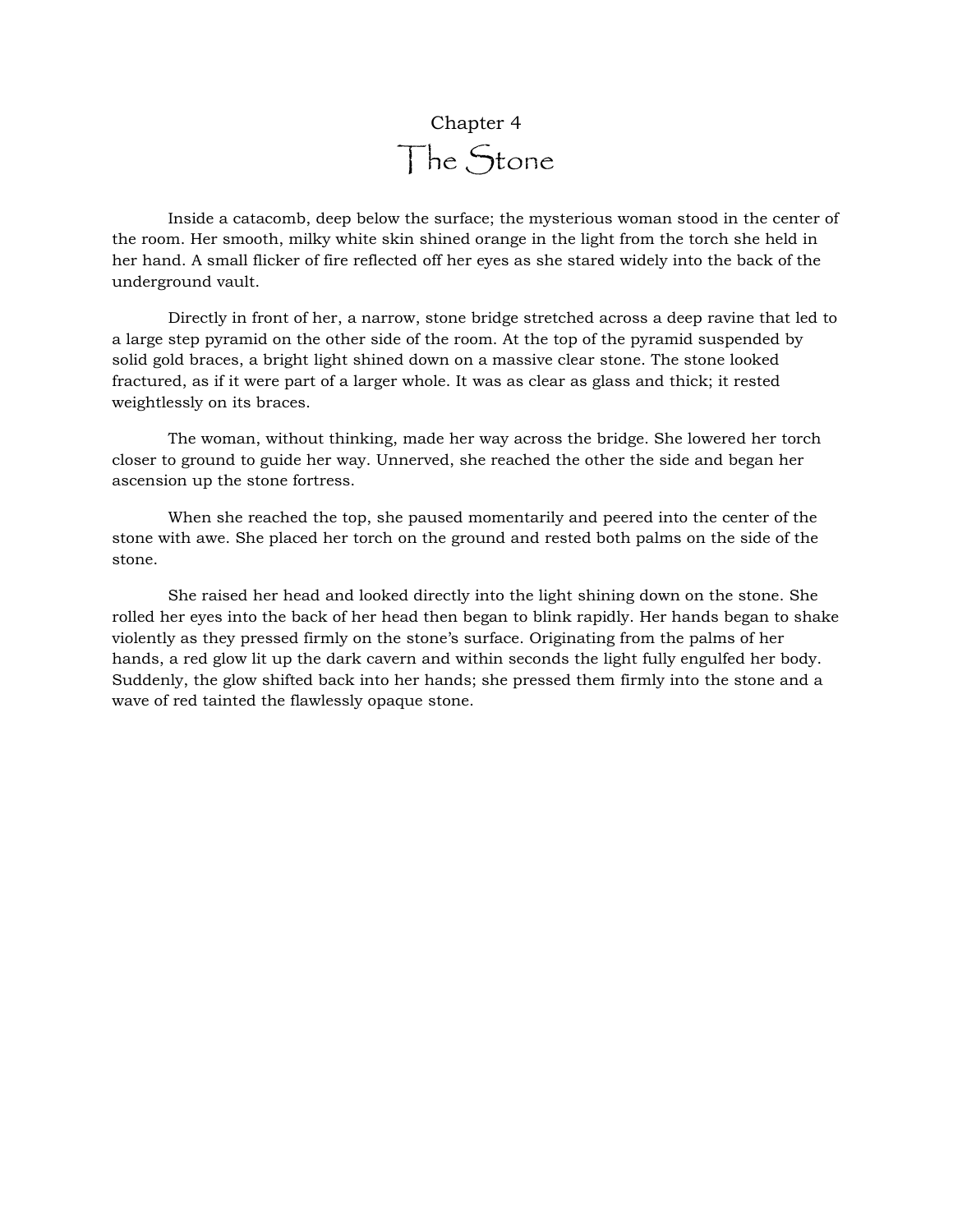# Chapter 5 Jacqueline Snow

A quiet, rhythmic beep brought Jackie out of her deep sleep. She woke up rather confused; it took several extra-long blinks to bring her eyes back into focus. She raised her head from the uncomfortable, cheap, pillow where it rested and looked cautiously around the room. After a few seconds she attempted to move her legs but a sharp pain shot up her spine. She keeled over in pain and screamed. The beeps in the background began to speed up as they increased in volume. From the hallway a nurse rushed in.

"Ma'am, I need you to relax!" Said the nurse in a thick Egyptian accent.

Jackie wrenched in pain, she clinched her eyes and teeth shut as she screamed out again without opening her jaw.

"It hurts!" She said with tears flowing from the cracks of her sealed eyelids.

"We had to perform a skin graph on your left thigh and arm Ms. Snow. We'll discuss that later. For now, please just rest." Said a doctor as he walked casually into the room accompanying the nurse.

"I can't rest!" Jackie bellowed out in between her labored breaths.

"You'll be fine." Said the doctor as he approached her bedside.

With his right hand he reached above her head at a small hand-held cylinder with a red button on the tip and gripped it tightly in his palm. With his other hand he traced the plastic tubing from the bottom of the cylinder with his thumb and index finger to a clear plastic bag labeled *Morphine.* At the base of the bag, a spin-dial that restricted the flow of the medication to the desired amount. The doctor opened the dial completely then plunged his thumb onto the red button allowing for a free flow of the medication to fill Jackie's veins. She started to speak but before she could get the words out her head fell back onto her pillow and her eyes began to close. The room fell silent and quiet rhythmic beeps began again.

From the hallway another doctor entered Jackie's room.

"Jesus Christmas, you scared the crap out of me Fady!" The doctor said to the man beside him.

"My apologies Jim." Fady replied.

"Any word on the rest of the group?" Continued Fady.

"She was the only one who made it out alive." Doctor Tucker responded.

"That's terrible; I've never seen such a thing in all my life. Forty-two years here, some of the corpses look like they've been sand blasted." Doctor Fady said shaking his head as they turned to leave.

"She sure is lucky to be alive" Doctor Tucker added as they exited the room.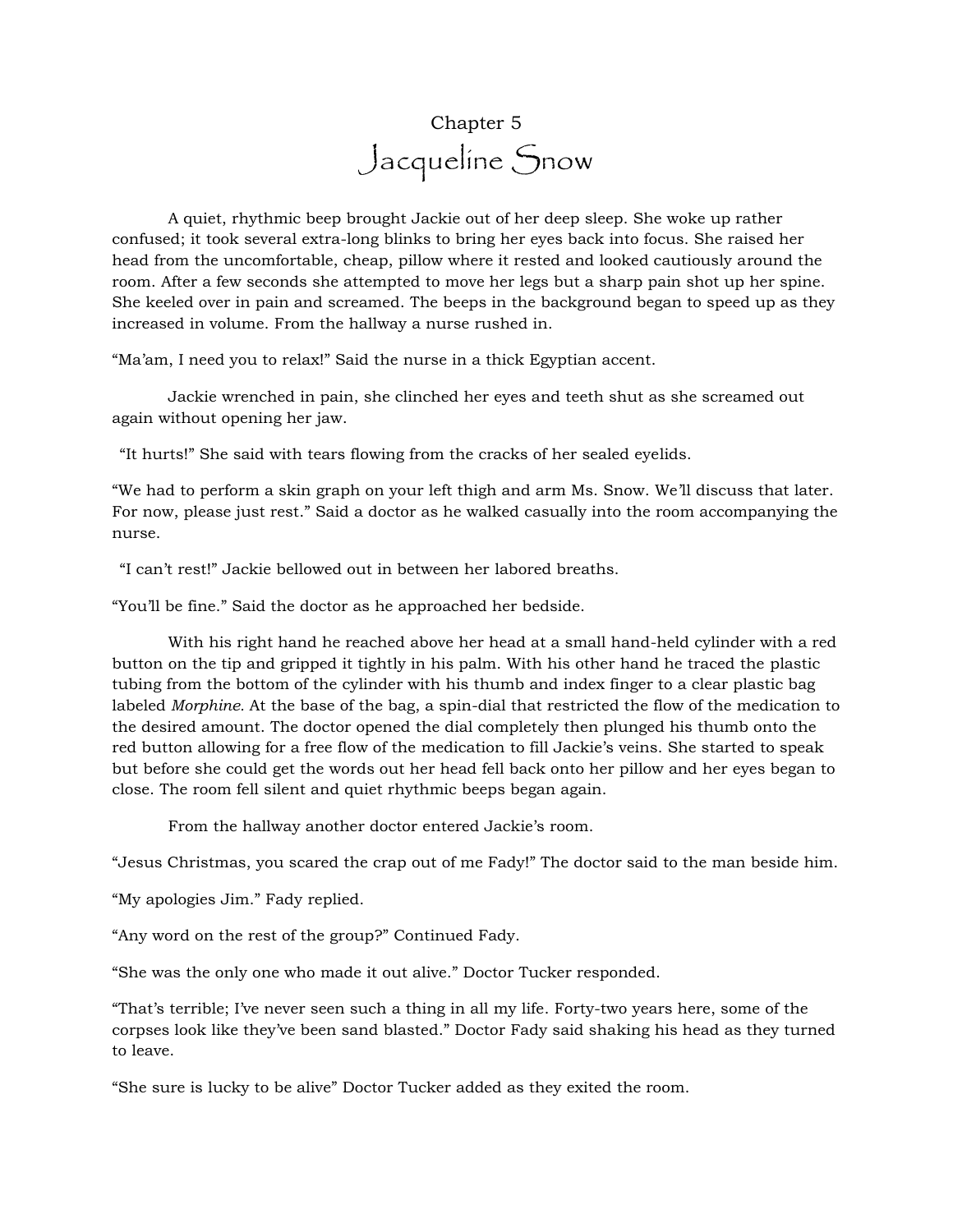# Chapter 6 Plan B

Inside the glass room, General Michaels paced back and forth in front of a group of subordinates. From the pit a man dressed in civilian clothing rushed through the door to the conference room; once inside, he stood at attention waiting to be acknowledged by the General.

General Michaels continued pacing for several more seconds before speaking.

"Yes?" The General asked vaguely.

"General, sir, we just got a call from the White House. The President is on board with Plan B. Your primary objective is to retrieve the stone sir." The man said as he handed a handwritten note to the General.

"Thank you, Omar." The general said to the man politely as he exited the conference room.

"You heard it ladies and gentlemen let's make it happen!" General Michaels said to the group of soldiers seated at the table.

"Sir, who will you be sending?" Questioned one of the subordinates.

"Send the Rangers" He replied.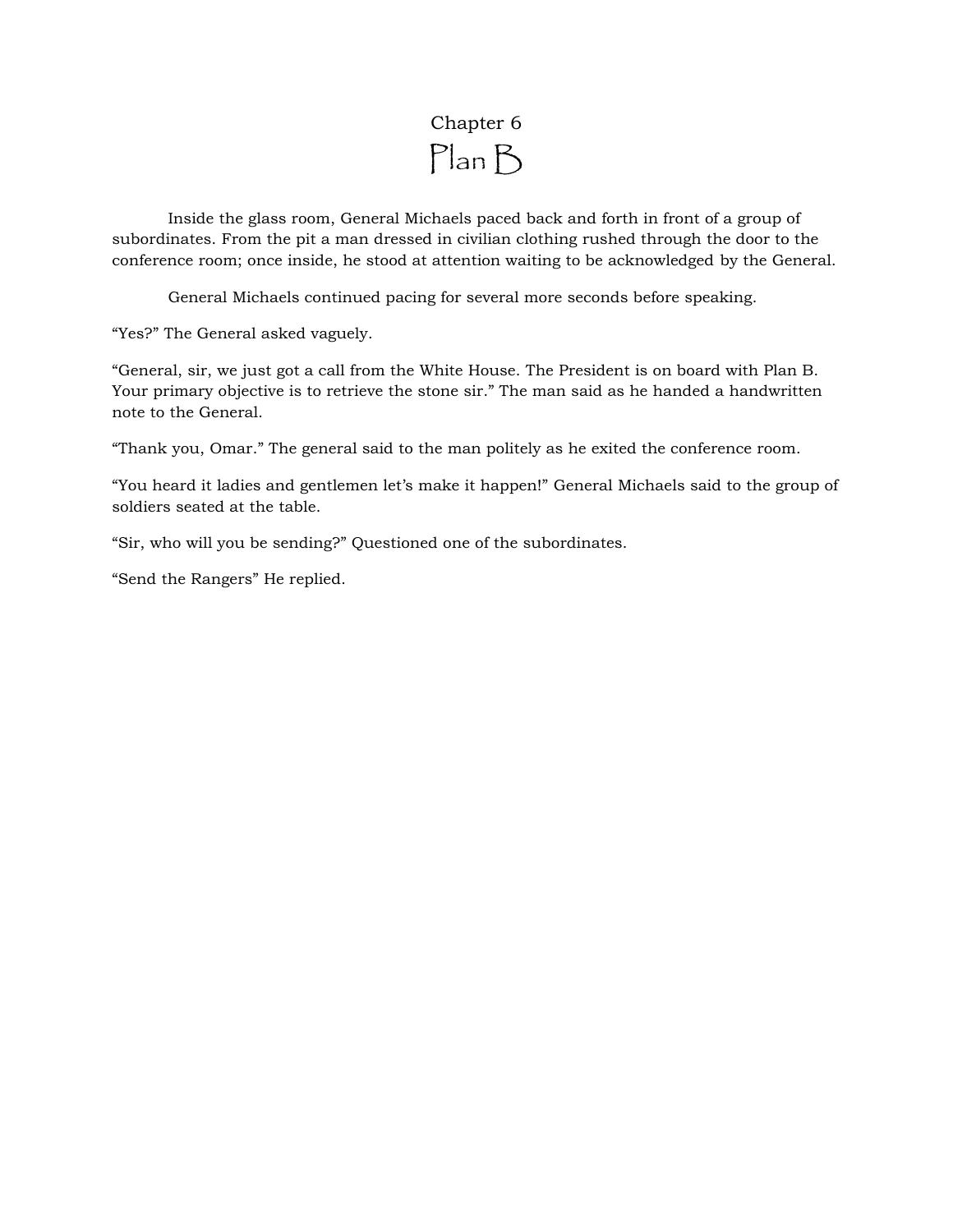# Chapter 7 Excavation

Sand plumed from the desert floor as two large helicopters skimmed the ground; bobbing and weaving their way around the ancient civilization. As they approached The Great Pyramid, they split formation and flew around each side of the massive monument then returned to their lineal flying positions. With their blades kicking up more loose sand, the helicopters came to rest at the base of the Great Sphinx.

Out of the first chopper eight soldiers dressed in full desert camouflage dropped to the ground with their weapons drawn. The soldiers immediately jogged toward the second helicopter and stood guard as six more soldiers exited their chopper followed by a small, dark skinned man in khakis and a long sleeve shirt. The soldiers escorted the man away from the helicopters and toward the monument but several hundred feet short of the tunnel.

"Dr. Phang, you wait here." Shouted one of the soldiers yelling over the sound of the helicopter blades.

Three of the soldiers left the escort team and returned to the second chopper. When they arrived at the door, a tall red headed woman exited the helicopter unassisted.

"Area is secure Captain." The soldier closest to her yelled through his helmet.

"Let's move!" Yelled Captain Kathleen Ahmes, as she signaled to the choppers behind her.

The three soldiers formed a semi-circle around the woman and escorted her away from the spinning blades. As the helicopters took off, leaving the group alone, Captain Ahmes made her way across the desert without flinching at the loose sand pelting her exposed skin. Her hair was tightly braided and her eyes were protected by large aviator style sunglasses.

"Dr. Phang, let's take a look at that stone. Shall we?" She said once the thundering of the helicopters faded.

Dr. Phang looked over at the entrance to the tunnel then back toward Captain Ahmes without saying a word.

"It wasn't really a question." Said the soldier standing next to Dr. Phang as he shoved him with the butt of his rifle.

Dr. Stephen Phang obediently turned to the tunnel and followed the long path toward the Sphinx. Dr. Phang was a very reserved, intelligent individual, not someone who liked confrontations. When he was told he would be escorting another team into the vaults of the Great Sphinx he knew no was not an option. As an archeologist he and his wife Dr. Jiangli Phang were opposed to the US Army bullying their way onto a legitimate, history changing, dig site, but as naturalized American citizens they knew if he resisted the consequences for them could be far more severe.

As the group approached the entrance to the tunnel Captain Ahmes signaled for four of the soldiers to wait outside and stand guard. "Yes Ma'am!" Said the soldier closest to her.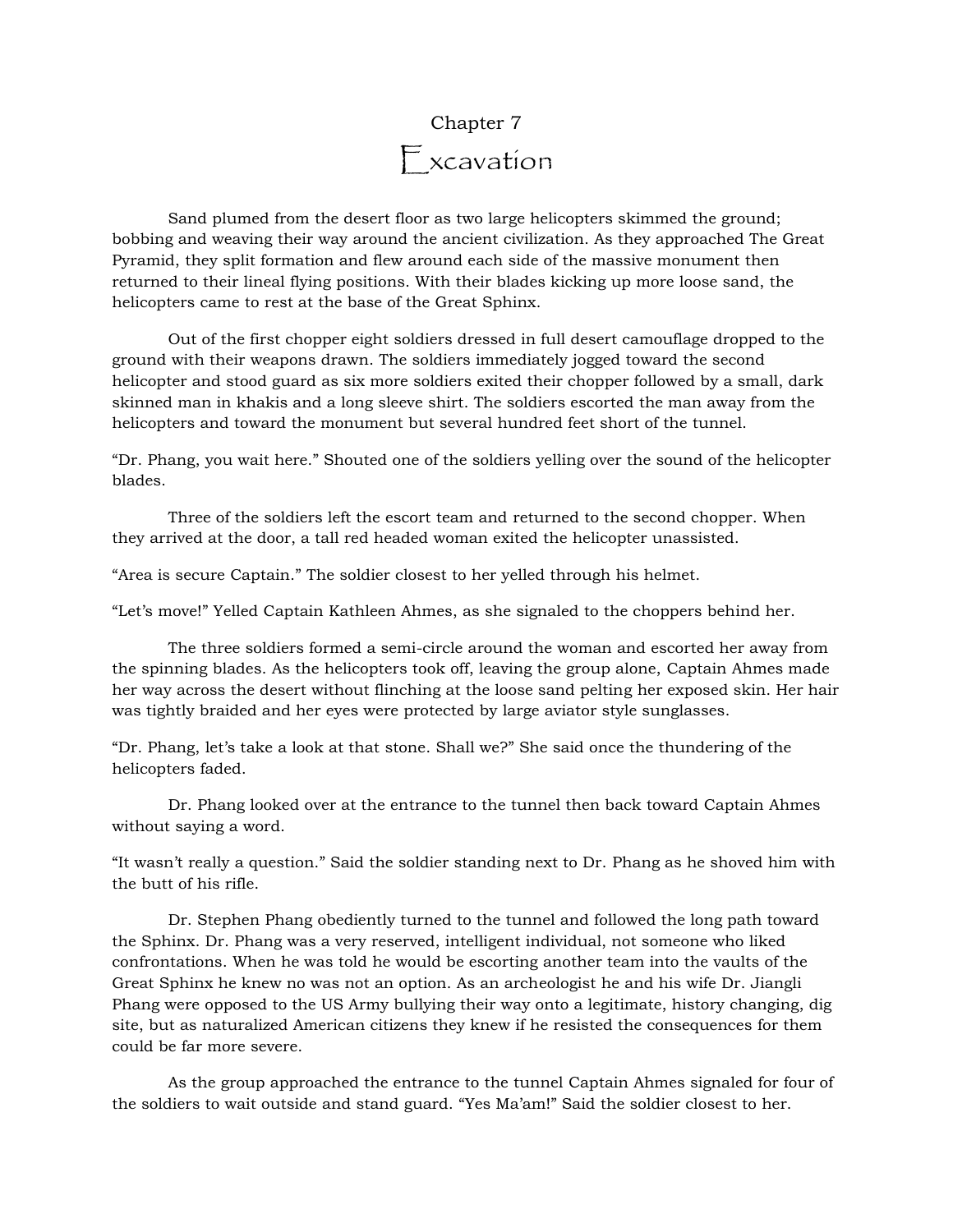The remaining group followed Dr. Phang down into the depths of the tunnel.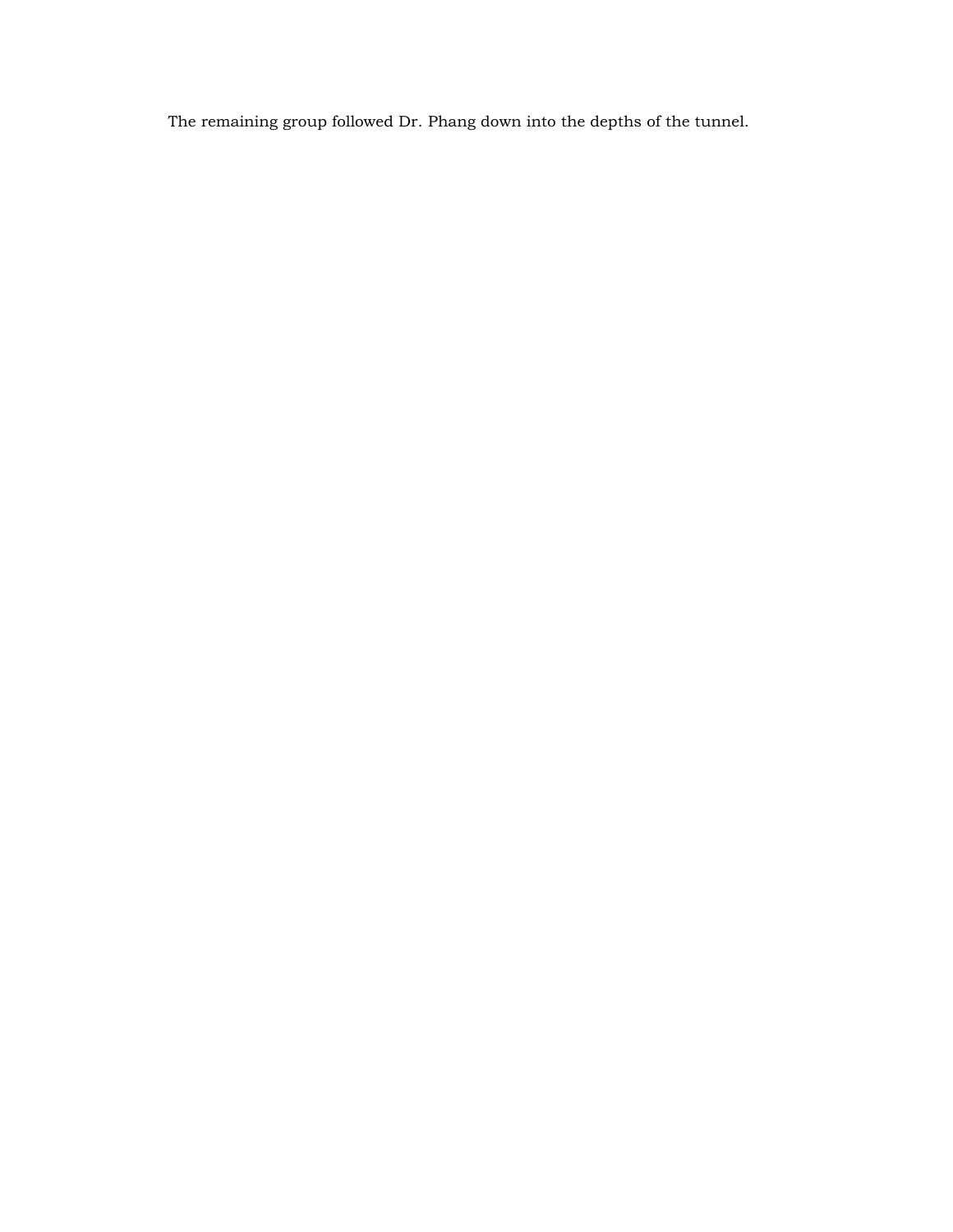# Chapter 8 The Stone II

Once inside the main chamber of the tunnel the soldiers fanned out; each member of the team took a post watching Captain Ahmes and Dr. Phang. Captain Ahmes followed behind Stephen as the pair crossed the long narrow bridge overlooking the deep gorge below. Dr. Phang nervously walked one foot in front of the other with his arms spread wide for balance. A few small red dots circled the ground below his feet guiding his way through the darkness

"Buck up doc, it's like four feet wide." A voice echoed from the darkness.

His hands shook as he stood frozen suspended high on the rock bridge above the gorge.

"Keep it movin' Doc!" Ordered the Captain as she softly pushed his right shoulder forward.

The pair continued together across the bridge until they reached the other side. Then, Stephen stepped off to the right and Kathleen to the left. A sudden thumping of footsteps filled the room and only seconds behind them the soldiers made their way across the bridge one by one. The last soldier wheeled a dolly in front of him with ropes and straps wrapped around his chest like a row of .50 caliber bullets.

"Is that it?" Questioned Captain Ahmes, pointing to the large red radiating stone atop the step pyramid above them.

"One would assume so." Replied the doctor sarcastically.

"Don't you sass me doc." Captain Ahmes retorted.

"No sassing here Captain! I've never actually seen it. Jackie's the only person to have ever seen the stone and considering this is the only large object in the room, one would have to assume this is in fact… it" replied Dr. Phang sheepishly.

"You squints are all the same! I don't know how the Colonel puts up with you guys!" Kathleen said as she shoved Stephen to the side.

"Ladies and gents, get it strapped up and let's get it out of here. Marco, get on the horn with the choppers." She continued.

"Yes ma'am!" The soldiers replied in unison.

"Come in Fox Tree, this is papa over!" Said Corporal Marco into her handheld radio.

"Come in Fox Tree, this is papa, do you copy over?" he repeated.

"Nothing ma'am, no signal down here in this shit hole." Marco yelled out to Captain Ahmes.

"Figures." Kathleen replied.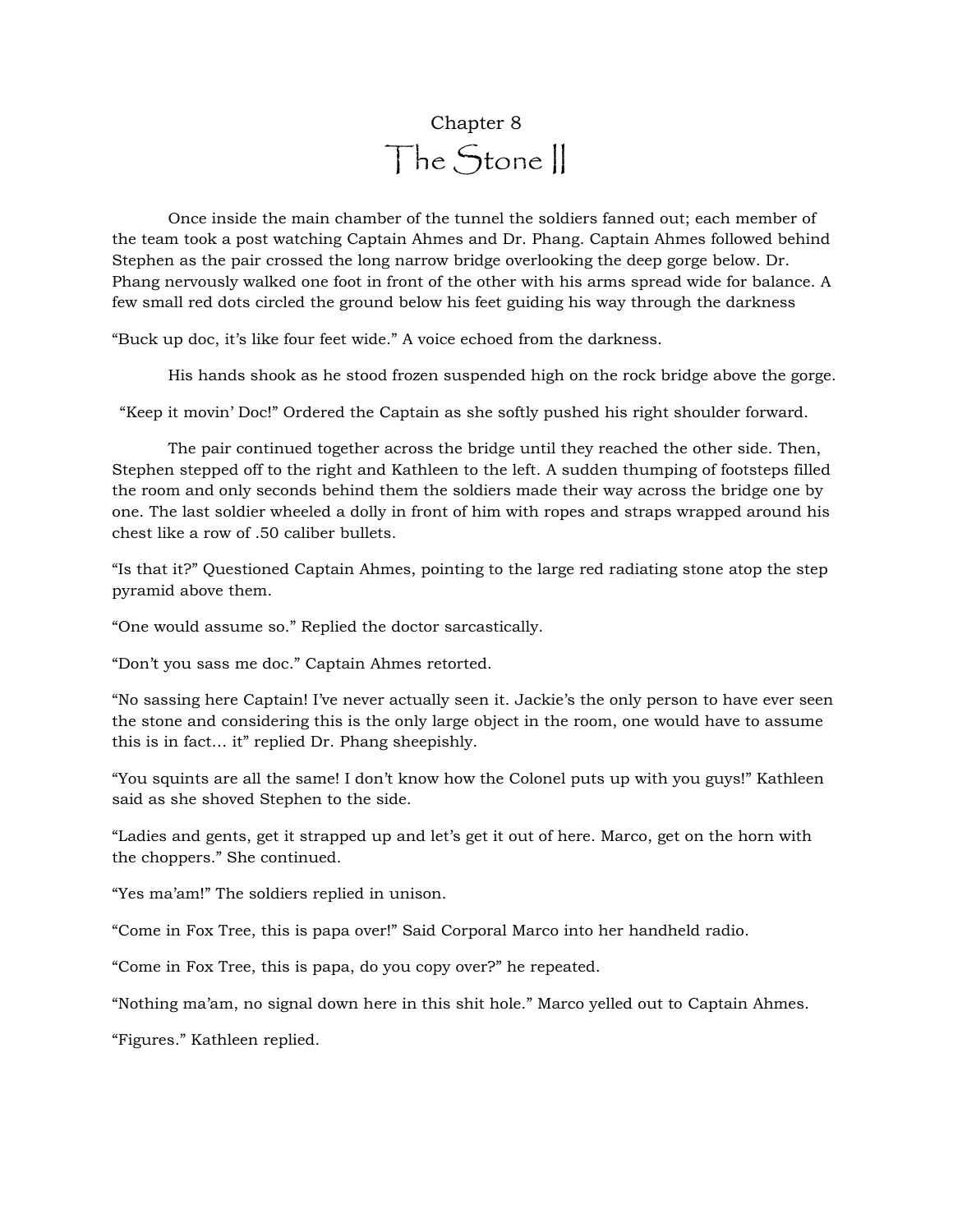The soldiers hoisted the large stone on to the dolly and wheeled it across the bridge. As they made their way back toward the surface Corporal Marco continued to radio their transport.

"Fox Tree, Fox Won this is papa, do you copy? Fox Won, Fox Tree this is papa, are you boys alright out there? he continued.

"Save your breath Fallon, we're under about a million tons of stone." Said one of the soldiers trailing behind her.

"I don't know Captain, we're right at the entrance. Something doesn't seem right to me." Questioned Marco as they approached the exit.

A loud bang echoed through the desert as the group exited the tunnel. The group of soldiers dove out of the entrance way; one of them pulled Captain Ahmes down with him. Stephen Phang stood alone in the middle of the entrance confused and disoriented. He looked around the area but didn't see anything out of the ordinary. He could hear the voices of the soldiers around him but they were muffled slightly. The sunlight in the Egyptian desert seemed oddly vibrant to him but he didn't really think too much about it. He seemed happy to be outside, a warming sensation took over his body, and he could feel it in his chest. He felt it spreading to his arms and legs. He smiled as he looked back at the soldiers hidden behind the large blocks that made up the base of the Sphinx. They waved at him frantically but he didn't understand why. A second bang rang out across the desert and Dr. Phang's body fell lifelessly to the ground. A bullet struck him between the eyes and killed him. On the portion of the wall behind him splattered with blood and large chunks of his skull, a large brass bullet lodged itself in the side of the limestone block a few feet from Captain Ahmes' face.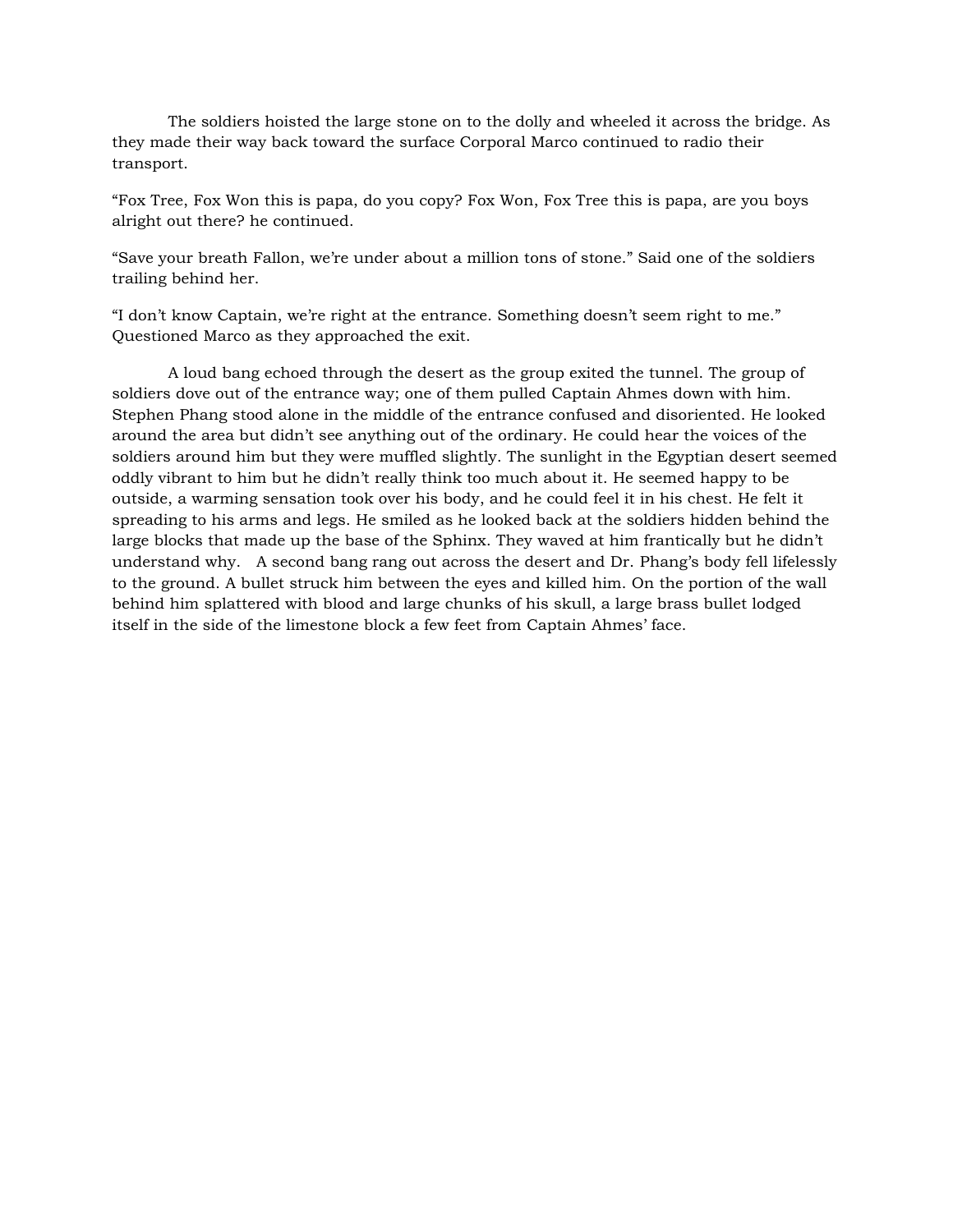# Chapter 9 Dept. of Defense

"They're taking fire sir!" A private called out from the back of the room.

A group of soldiers gathered around the young private at his workstation. The young man punched a few keys on his keyboard and the satellite feed popped up on a large TV screen in the center of the room. Behind the crowd an older woman in a business suit walked up silently. She stood behind them with her arms crossed trying not to draw attention to herself. She quietly watched the feed as small sparks of muzzle fire lit up the screen surrounding the Sphinx.

"Push in closer!" Demanded the woman.

General Michaels, standing directly in front of the screen whipped his head around at the sound of the woman's voice. He recognized it immediately and snapped to attention.

"Attention on deck!" General Michaels bellowed across the room.

All the soldiers in the room jumped to their feet, temporarily ignoring the screen, they turned their attention to the woman behind them.

"As you were." The woman responded without thought.

The soldiers returned to their seats then their attention to the live feed of the fire fight taking place in Egypt. The General made his way to the woman as she stood watching the screen.

"Madam Secretary." He said as he approached.

"General Michaels." She replied.

"To what do we owe the pleasure ma'am?" The General said modestly.

"Don't play coy with me General. You know why I'm here. The President wants to be sure that stone comes back in one piece. The second a call rang in to El Gorah from the dig site we all knew I'd be here." The woman barked back.

"Madam Secretary, we already called off the support teams. General Trousdale was a little confused but I told him it was a routine training exercise with a group of Rangers in the Gaza Strip. I apologized for the alarm. We seem to be ok. I already scrambled two Apache choppers to provide an aerial assault for the Captain and her team." The General reported.

"Call them back!" The woman ordered.

"Ma'am?" The general questioned.

"You heard me General. We cannot afford to damage that stone. By the looks of things your team has everything under contro… who is that?" The woman said pointing to the center of the tunnel.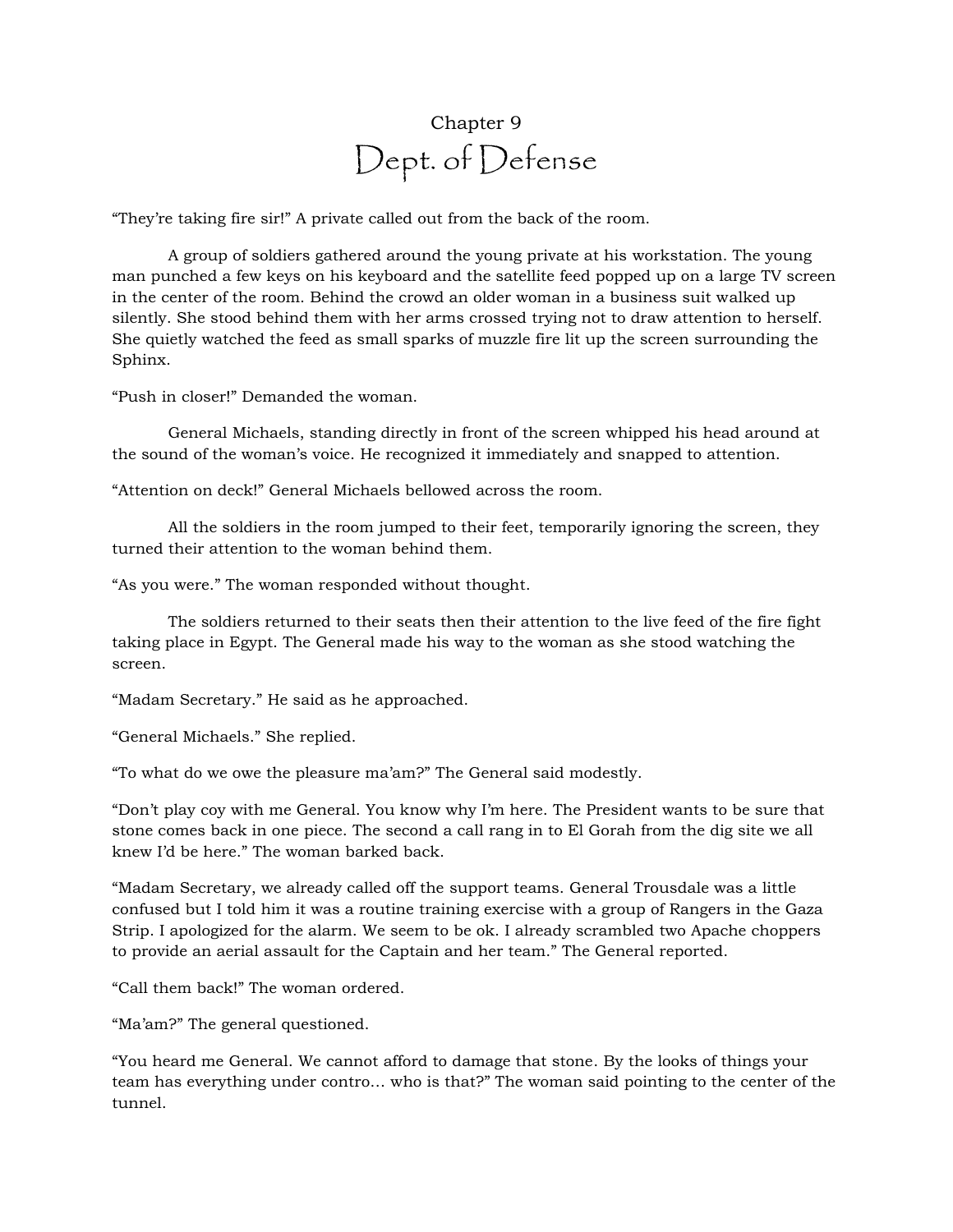"It appears to be Dr. Phang ma'am; we caught the feed just after the first few shots and he is the only body unaccounted for." Said a soldier sitting next to the General and his guest.

"Dammit!" The woman said in frustration.

"I suggest you get your shit together and figure out a way to get that stone state side immediately." She said bluntly before she turned and exited the room.

"You heard her, get those choppers turned around. Blakeney, get on the radio and find out what's going on down there." The General ordered.

"Echo Won Niner, this is Hotel Bravo, abort mission, I repeat abort mission! Your services are no longer required gentlemen, head back home over." Sergeant Blakeney said into his headset.

"Hotel Bravo, this is Echo Won Niner, we heard you loud and clear, we're heading home." Said one of the pilots.

"Roger that, Echo Won Niner" Sergeant Blakeney replied.

"No problem Hotel Bravo"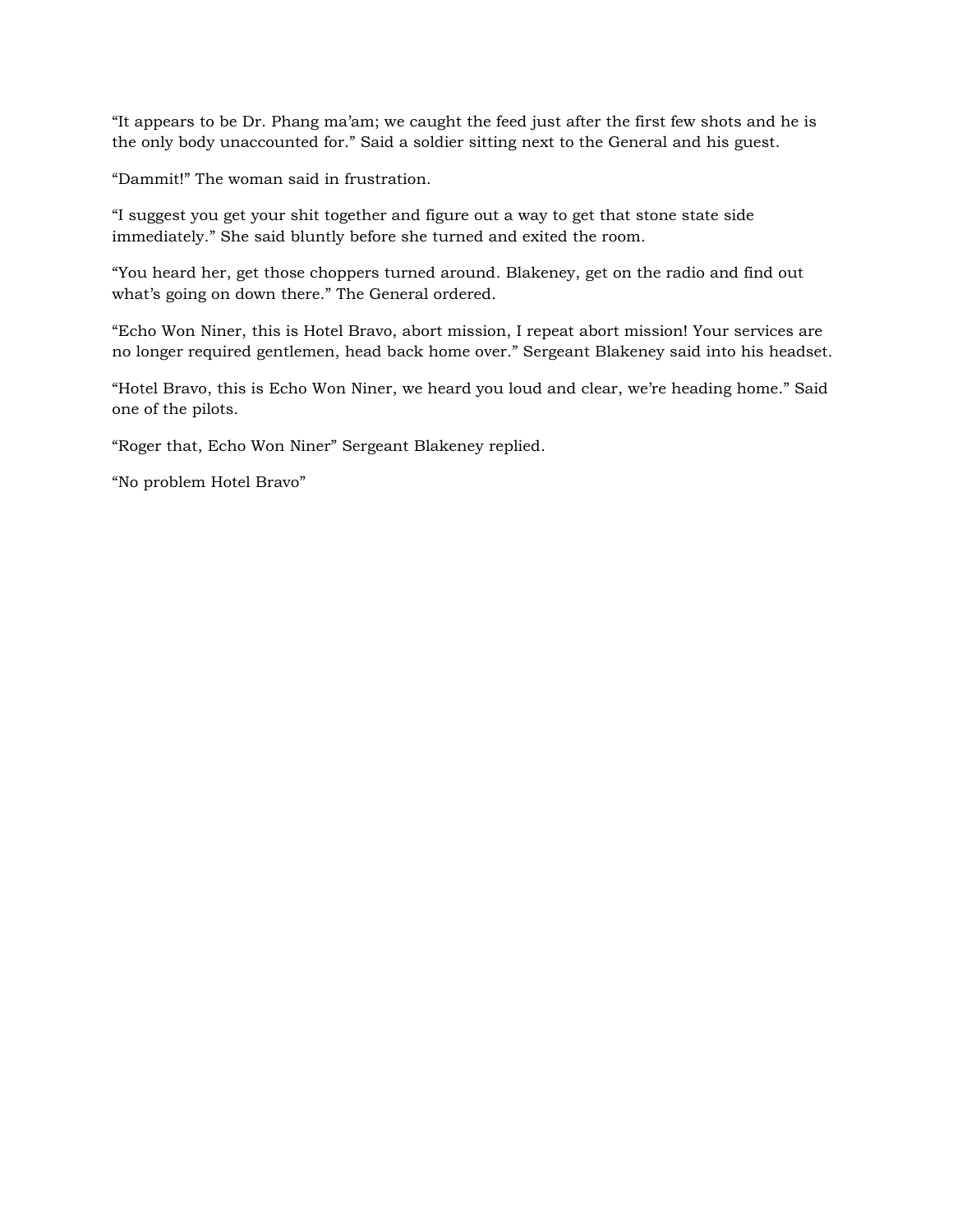# Chapter 10 ISIS ASSAULT

"Behind the hut!" Screamed Captain Ahmes, pointing to her left.

Three Arab men stood with their weapons pointed at the group. The men were dressed in plain clothes and their weapons were out of date but they fought with great ferocity. Two men stood on each side of the hut and the third lay prone on the roof. They screamed in a language the Captain couldn't understand but under the circumstance she assumed they were telling them to drop their weapons.

"Hold your fire!" She yelled out to her soldiers.

The soldiers pointed their weapons back toward the militia troops but didn't fire.

"Go ahead shoot! One of the soldiers screamed at the opposing troops.

At Kathleen's feet a small metal ball thunked as it hit the stone and rolled between her legs.

"Grenade!" She yelled as she bent down and grabbed it.

Captain Ahmes gripped the grenade and tossed it as hard as she could toward the hut. The troops dove out of the way just as the hut exploded in ball of fire. The soldiers opened fire as the men rolled to safety. The sand trailing the men erupted as the soldier's bullets hit the sand behind them.

From the right side of the Sphinx a burst of bullets pelleted the large blocks above Captain Ahmes' head. She ducked below the cover and pressed her back to the stone wall.

"Fire from the right!" She called out to her soldiers who were still focused on the men on the other side.

Captain Ahmes reached over to the soldier closest to her and pulled his sidearm from his holster. She cocked the pistol back and flicked off the safety. She placed her hands on the grip ready to fire then quickly poked her head above the small stone wall that provided her protection. As soon as her head appeared several shots rang out and pelted the wall in front of her. Kathleen saw the muzzle fire appear behind a small Jeep Wrangler parked off in the distance and trained her focus in that direction. Once the bullets stopped, she fearlessly raised herself above her cover and fired 3 quick shots into the side of the Jeep. The man behind the vehicle dropped out of sight.

"Rangers, take 'em out!" Captain Ahmes yelled to her soldiers without taking her eyes off of the Jeep.

A series of shots rang out across the desert as the soldiers released a spray of bullets toward their attackers. The soldiers split into two groups without thought and fanned out in opposite directions. The group on the right was led by Captain Ahmes keeping her sights trained on the man behind the jeep. The man poked his head around the hood of the vehicle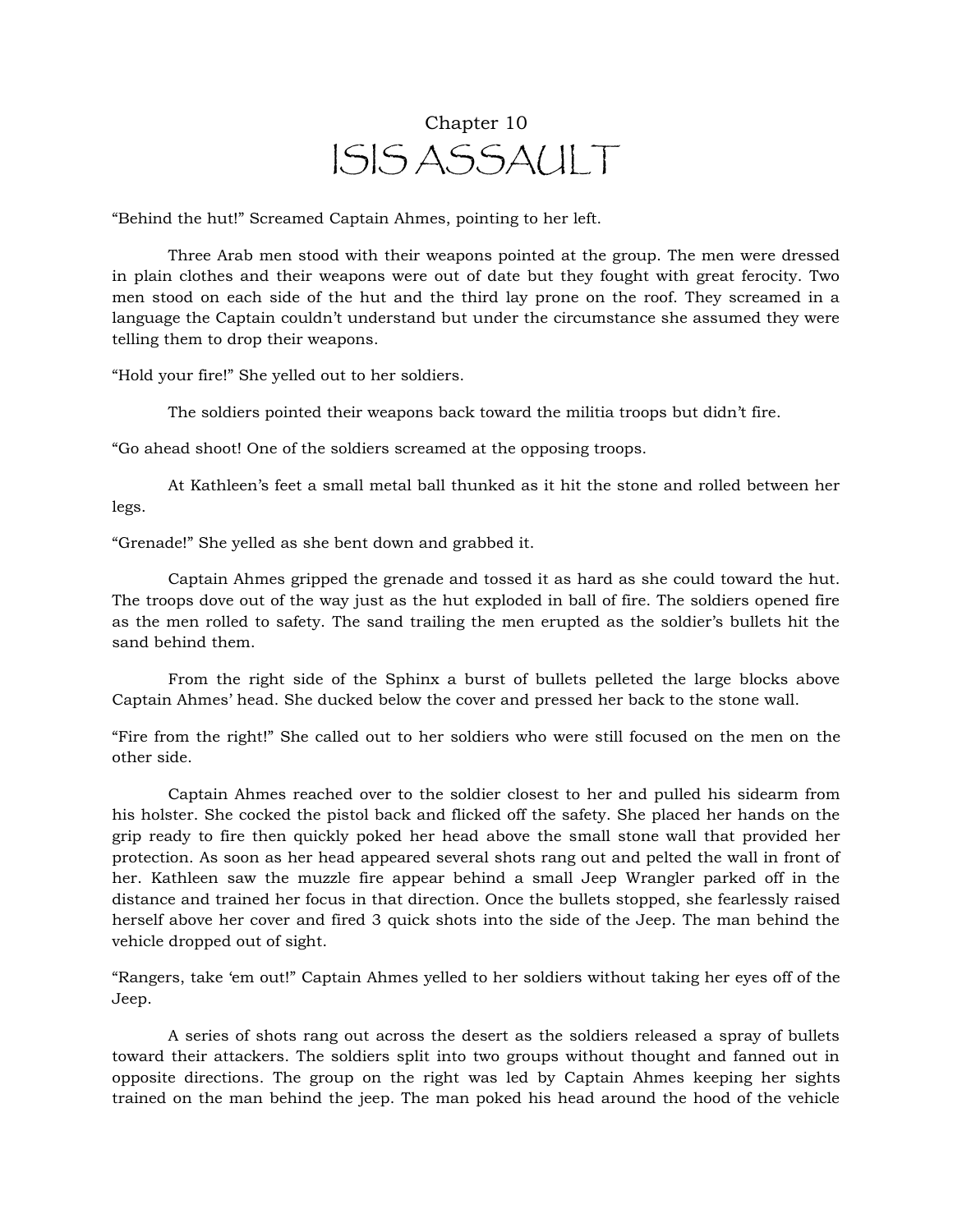and she unloaded three more shots in his direction. The first shot struck the man in the head and he dropped heavily to the ground. The second two shots struck his stomach as his body fell. Kathleen broke formation and sprinted toward the Jeep.

"Captain!" The soldier next to her yelled.

She slid on her knees across the sand and took cover next to the man's lifeless body. She reached down and grabbed his weapon, and loaded a bullet into the chamber. The last used shell flew out the side of the AK-47. She pressed her thumb on the side of the weapon and the magazine dropped into her awaiting hand. She quickly counted the remaining shots then popped the magazine back into the weapon. She opened the driver side door of the jeep and dove inside. She felt around for the keys keeping her head out of view. Between the two front seats, she peered into the back of the vehicle then froze. On the floor of the jeep a large black flag with white writing was spread over a few small boxes.

"Isis!" She screamed out to her soldiers.

She jumped out of the side of the Jeep and sprinted back toward her group. The soldiers stopped firing and ducked below some excavation equipment.

"We got em' Captain" Corporal Thomas said with confidence.

"They're Isis soldiers and there's more coming! We need to get that stone in the jeep and get the fuck out of here!" She said pointing back toward the jeep.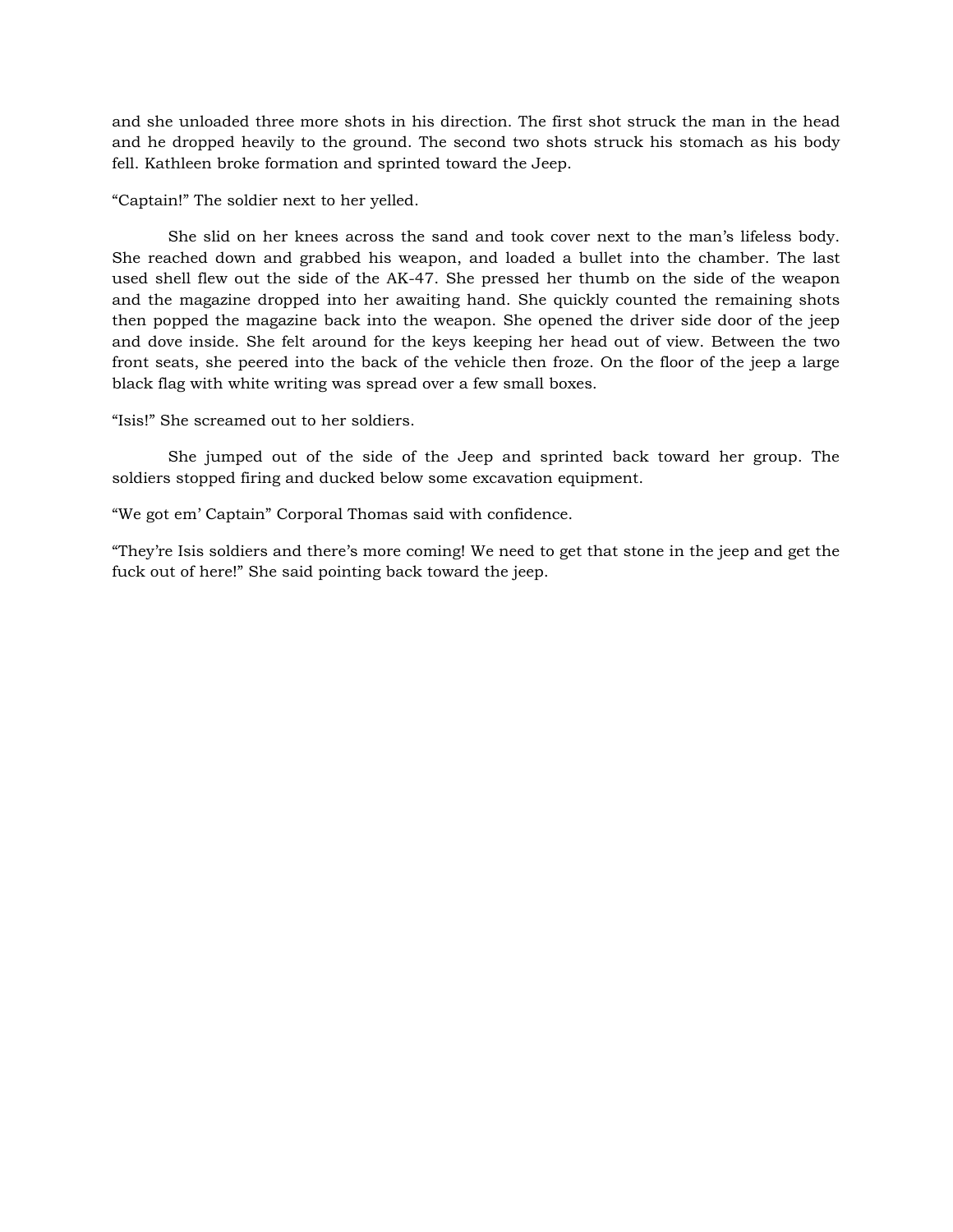# Chapter11 Delivery

On the 3rd floor of an ordinary building set apart from the famous skyline of Washington DC, General Michaels waited anxiously at his desk. His office was very plain. His white walls were bare, with the exception of his commendations and his degree from Dartmouth University. His large brown desk was centered perfectly in the room; that too was bare. Inside, the General sat in the dim light of his reading lamp. On his desk a bottle of Jack Daniels stood next to a half full glass of whiskey and ice. General Michaels picked up the glass of whiskey.

A knock at the door startled the General before he could swallow his drink.

"Come in!" He said with a burdened tone.

He cleared his throat as a woman entered the room.

"General Michaels sir." The woman said.

"Yes Sergeant?" The General replied.

"We just got word from El Gorah that the package is in route." The woman responded.

General Michaels, without saying a word, picked up the glass and carried it around his desk toward the woman in his doorway. He handed the glass to the sergeant and bowed his head in her direction. Confused by the General's reaction, the Sergeant nodded back at General Michaels before speaking.

"Everything OK sir?" She asked.

"Of course. It's been a long night Mills." He replied.

General Michaels grabbed the glass from Sergeant Mills' hand.

"Get a good night's sleep Mills, tomorrow is going to be a big day." He continued.

"Yes sir." Sergeant Mills replied, before she turned and exited the room.

The General shut the door behind her and made his way back to his desk. He placed the glass back in the same spot it was moments before and sat back in his chair. He picked up the receiver of a small black phone bolted to his desk punching in a series of numbers. After a single ring, a woman picked up the other end of the line and spoke directly to him.

"General Michaels." The woman said.

"We've got it Madam Secretary; the stone is on its way." He replied.

Before he could continue, a click on the other end signaled she'd hung up. General Michaels took a deep breath and hung up the phone as well. He reached over for his glass of whiskey and took a long sip as he leaned back raising his feet up onto his desk.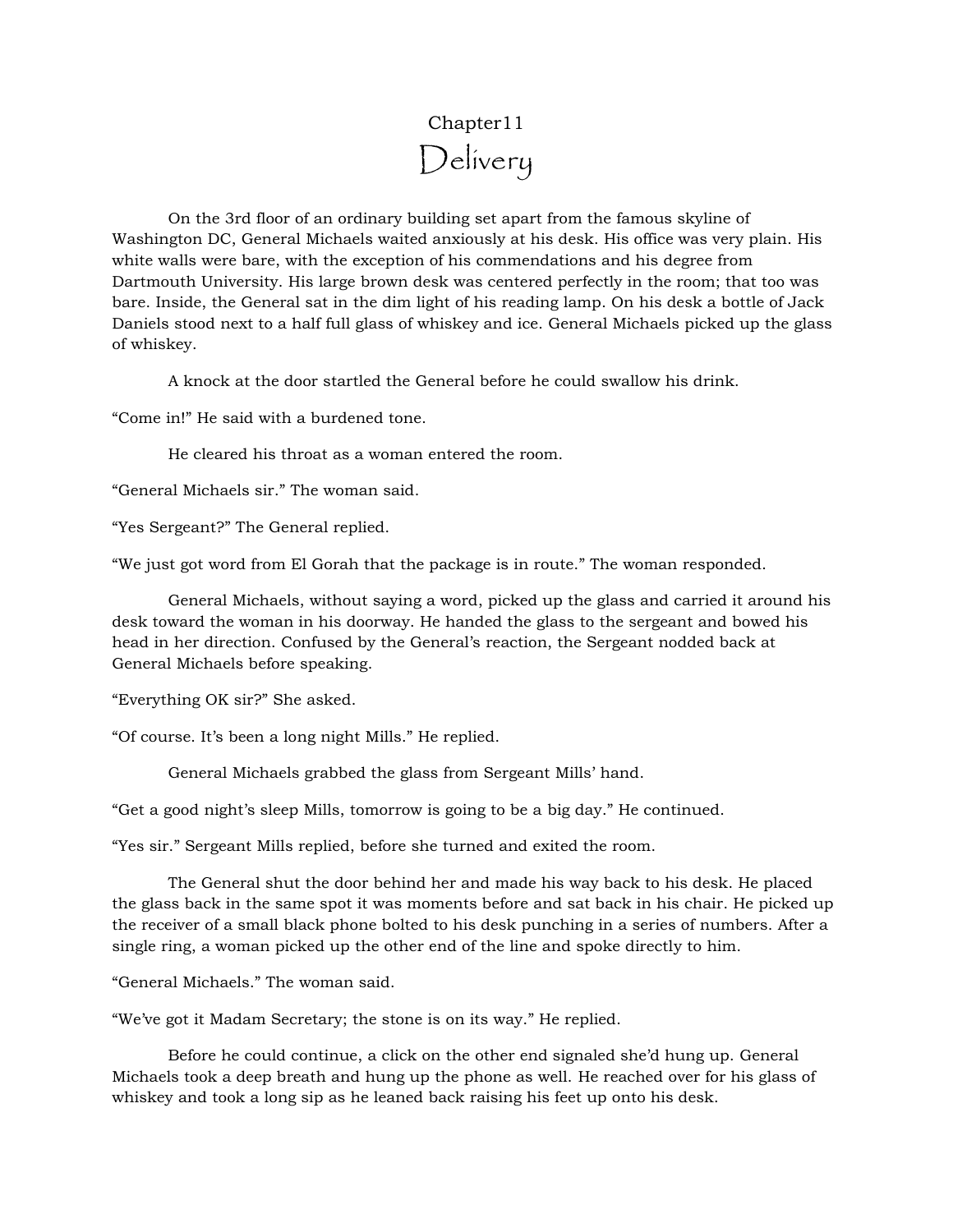## Chapter 12 Welcome Home

Rain poured down from the night sky as Jacqueline Snow exited a cab in front of her two-story townhome. She reached into her pocketbook and pulled out the money needed to pay her fare. She placed the money inside the driver's outstretched hand then cautiously made her way down the long paver walkway. It felt good to be out of the hospital and back in the States. When she approached the front door, she saw a large pile of mail scattered on her front step. She reached down gingerly as not to aggravate the skin grafts on her leg.

"So much for keeping an eye on my place Cara Marie." Colonel Snow said to herself as she grabbed the mail.

She reached into her jacket pocket and pulled out her cellphone. After dialing she placed the phone up to her ear and waited for an answer.

"This is Major Cara Marie Wilkes, United States Marine Corps; I am either on the other line or away from my phone right now. Please leave me your name and number and I will get back to you as soon as possible. Semper Fi." The voice on the other end said once it stopped ringing.

"Cara this is your mother, I thought you were going to look after my place for me? What happened to that?" Questioned Jackie.

She hung up the phone and placed it into her back pocket and turned toward the entrance unlocking her door. Stepping into the darkness of her home she shut the door behind her.

"SURPRISE!" Several people screamed once the lights clicked on.

Shocked, Jackie threw her hands up tossing the mail into the air above her head. She jumped back against the door and screamed as loud as she could. Laughter filled the room as she struggled to keep her cool. She looked out around the room at the people staring back at her. Her heartbeat was so intense she could feel the blood pumping. She attempted to talk but she couldn't. The room quieted down to a whisper as tears began to trickle down Jackie's face. From the middle of the crowd Major Cara Marie Wilkes made her way around the couch that sat centered in the living room and approached her mother.

"You OK mom? She said quietly.

"I'm fine" Jackie replied as she wiped the tears from her eyes.

"I can't believe you did this to me!" She continued as she playfully pushed Cara on her shoulder before hugging her.

Assuming everything was OK once they hugged the room erupted in chatter once again. The guest of the party removed themselves from their hiding spots and the party spread out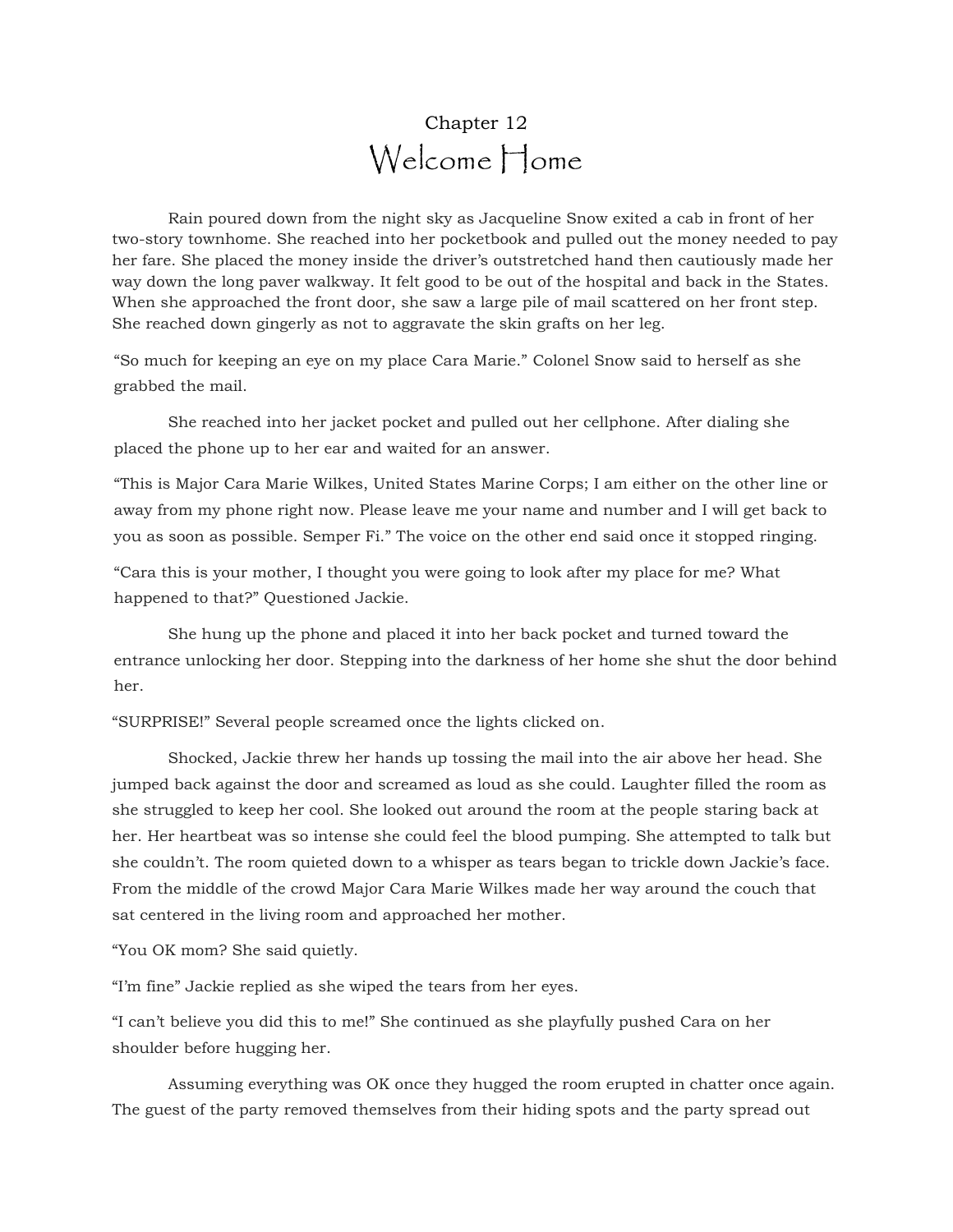across the room. Jackie watched in awe as her friends, family and colleagues comingled with each other in celebration of her safe return.

"I can't believe all these people came." She said to Cara.

"You deserve it mom." Replied Cara.

"Twenty-five years in the military and who would have thought a sandstorm would have been the closest thing to killing me." Jackie said in a joking manner.

"They got the stone a few days ago; it's a shame so many people had to die to get it." Said Cara.

"Not now Cara, I don't want to talk about work right now." Insisted Jackie.

"You're the boss tonight mom!" Replied Major Wilkes as she halfhearted a salute to her mother.

"Excuse me?" Jackie said shooting a sarcastic look toward Cara.

"You know what I mean Colonel!" She said with a smile on her face.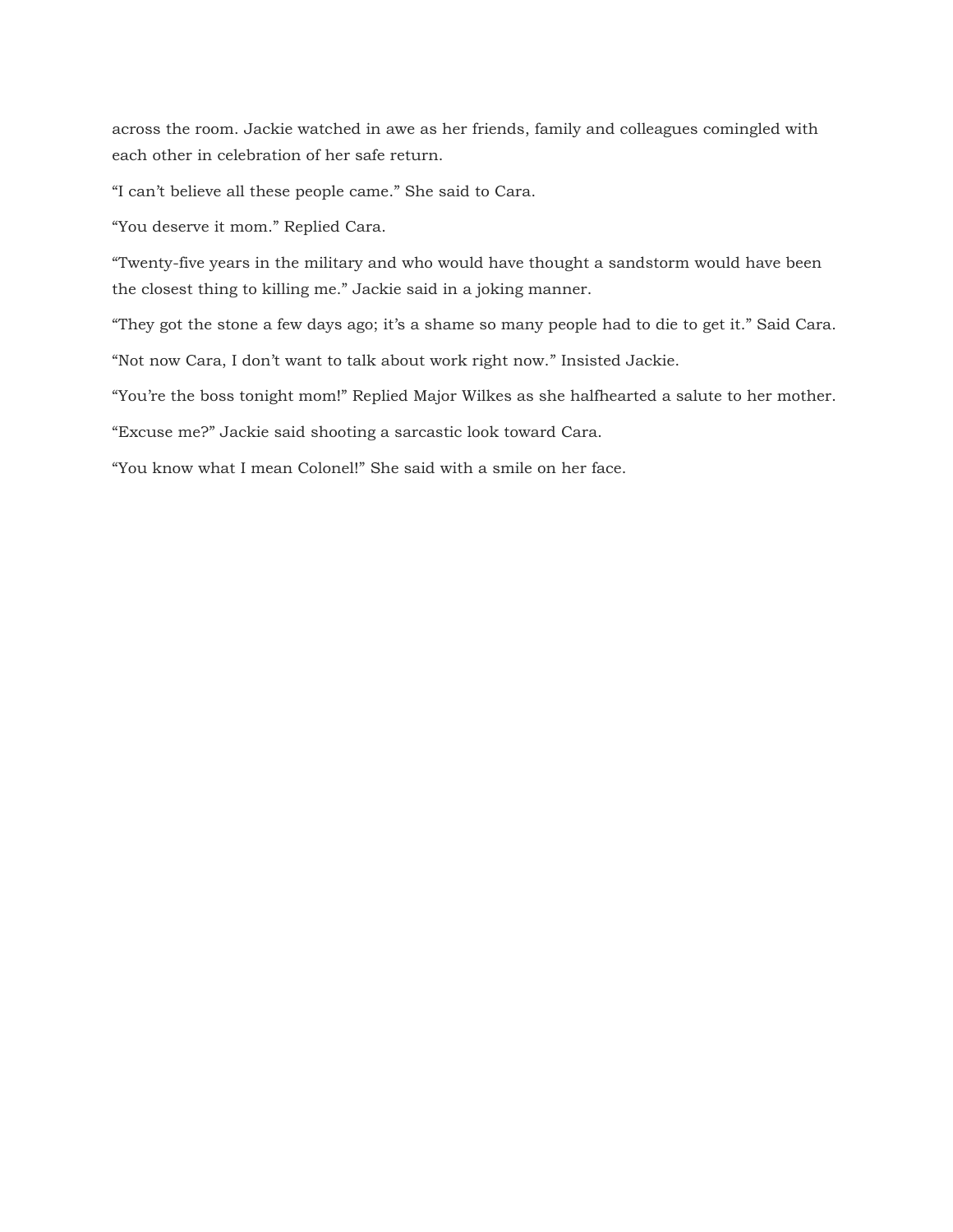#### Chapter 13 A Tale of Caution

After the party Jackie sat alone inside her bedroom tucked into her bed. She leaned against the wall with her computer resting on her lap. The screen illuminated the dark room with a white glow as she browsed the internet. In the search bar she typed <WWW.WORLDNEWSNOW.COM> and the site's homepage loaded. At the top of the page she clicked a hyperlink labeled WNN and her screen began to flicker. Curious, she clicked it again and the screen went black.

From the black screen a voice spoke out in an auto-tuned voice.

"Citizens of the world, many events have taken shape over the course of only a few years, and slowly our system has been working towards the gains of itself rather than the gains of its people.

Her computer screen flashed on to a man standing in long black robes and a white mask. The face on the mask was familiar to her and to government officials all over the world. It was a face of rebellion, a face that had become synonymous with Guy Fawkes; a fifteenth century rebel that plotted to blow up the English Parliament, a face that had become synonymous to the hacktivist group known as "Anonymous."

"While we all have watched and rallied against the system working against us, there have been other gains of the system that have gone without notice as back room deals and bargaining allow for the passing of legislation and research funding that will bring an end to our civilization as we know it. We repeat the history of our mistakes; instead of evolving our society. The US government has crossed the line and we must now band together to stop them. Generations in the past spoke of what we face as current issues, a single government becoming too large and too strong. Whenever any form of government becomes destructive of these ends, it is the right of the people to alter or to abolish it. At the center of the deception is a stone that the United States government has unearthed. They claim that this stone can be the key to unlocking a long-term sustainable renewable energy source, but the true plan is to develop weapons of mass destruction. The United States is attempting to create a New World Order, and they must be stopped. Mobilize yourself as we provide you with the necessary resources to help stop their cause. Take the information you find and inform your government of your demands. We want Americans to wake up! We want the citizens to think, and above all else question everything! We want you to analyze, criticize, critique and learn to read between the lines, to expose and to deconstruct! We want you to believe in the infinite power of the people! We want you to learn that we are all truly brothers and sisters in humanity regardless of all the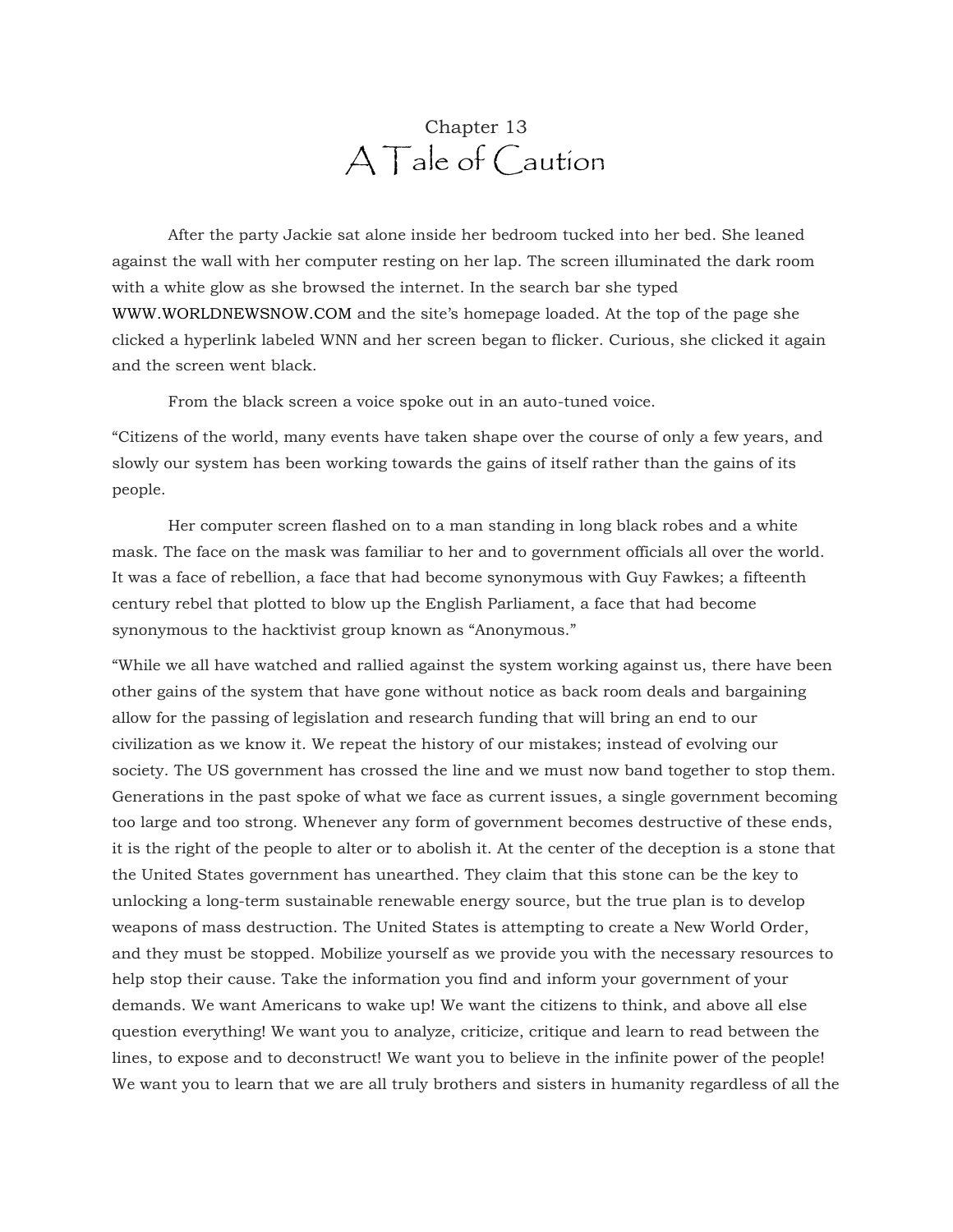artificial barriers that have been setup to separate us. Inform. Educate. Guide. Evolve. The time has come for the next step in our species' evolution.

"We are Anonymous, we are Legion, we do not forget, we do not forgive, expect us." Jackie sat alone in the darkness for several minutes after closing her computer screen. She wondered if the video she just watched merited any concern or if the hacktivist group Anonymous were merely a bunch of hatemongers attempting to scare the world via cyberterrorism. She glanced down at her bedside clock after the flickering glow pulled her out of her deep thought. Quickly snapping out of it, Jackie reached for her phone and dialed.

"Corporal Thomas, United states Army; how can I help you ma'am?" The voice on the other end of the phone answered.

"Forward my calls to my cell Jonathan, I won't be in the office tomorrow." Jackie replied.

"No problem ma'am, will you be returning in the afternoon? You have a meeting scheduled with…" The corporal began to ask.

"No, I'm taking a trip to Washington, reschedule it." She said interrupting him.

"Will do." The corporal said before hanging up the phone.

Jackie placed the phone on her nightstand and laid back down in bed. As her head reached the pillow a restful calm spread across her body. Her mind began to race but her body stayed relaxed. Just as her mind began to settle her eyes began to close and she drifted asleep.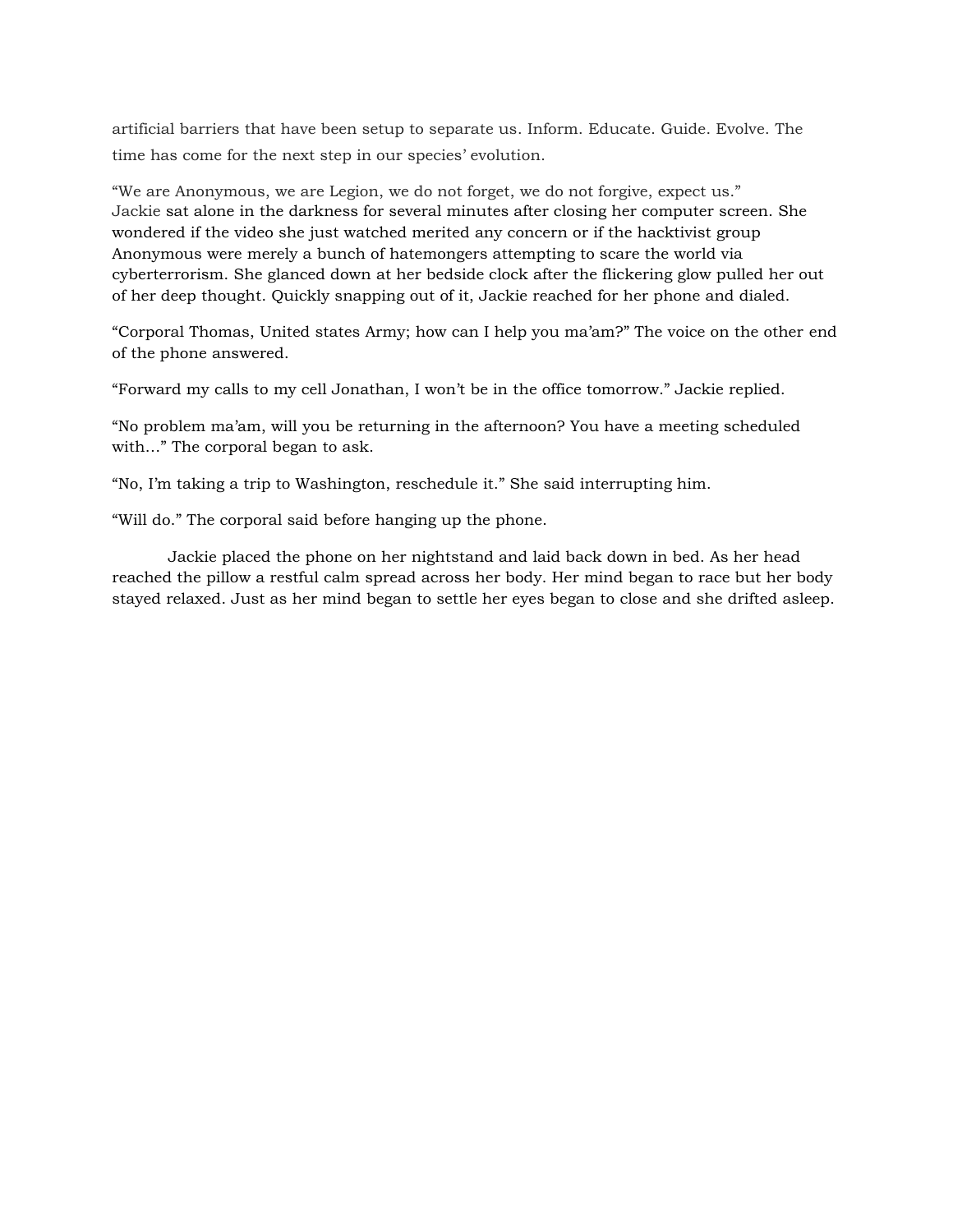# Chapter 14 The Dream

Fast asleep, Jackie's face began to contort. She rolled around violently in her bed thrashing her arms and legs. Suddenly she shot up from her bed and looked around the room confused. She was no longer in her bedroom, her bed sat in the center of a dark cave. A small reddish-orange light flickered from the ceiling several feet from her bed. In the darkness the dancing light illuminated the entire wall behind her. She stayed in bed; deeply confused staring at the light from the ceiling. To her it looked like a fire burning through a small crack above her. She attempted to move but her legs would not respond. She tried again to move but her legs would not budge and she began to feel anxious. A small bead of sweat fell from her hairline onto her eyebrow but evaporated before it could fall any further. She reached her hand out to dry her brow but there was nothing there. Panic swept over Jackie as she tried again to get out of bed to no avail. Her heart began to race and in the dead silence she could hear it pumping ferociously against her chest. The temperature in the room began to skyrocket as sweat began to leak out of every pore in her body. Within seconds her body was drenched. She tried to scream out in pain but there was nothing but silence.

Suddenly, a dark shadow covered Jackie and her bed and flowed onto the wall behind her. The figure got larger as it approached Jackie, still paralyzed in her bed. Jackie froze completely, watching a woman emerge from the light. When the woman reached her bedside, Jackie felt a surge of energy fill her legs and they began to tremor. She immediately lifted her legs on her own accord pulling them in close to her chest and away from the approaching stranger.

"Where am I, who are you?" Jackie questioned.

The woman, whose face stayed covered in shadows, did not reply.

"What is going on here? You tell me right now! How did I get here?" Jackie demanded.

"You are dreaming." Replied the woman in a soft calming voice.

"Dreaming? This doesn't feel like a dream to me!"

Jackie responded but when she did the woman vanished into thin air. Jackie stared into the darkness in disbelief. She reached her arms out to brace herself and when she did, she felt an object at her bedside. A small transparent stone. She touched the edges with her fingertips and suddenly a red cloud washed over it turning it from clear to a bright red color.

Jackie's eyes shot open and she jumped out of bed. In pure panic, she looked around the room and gradually realized she was standing in her bedroom. Alone. In complete darkness.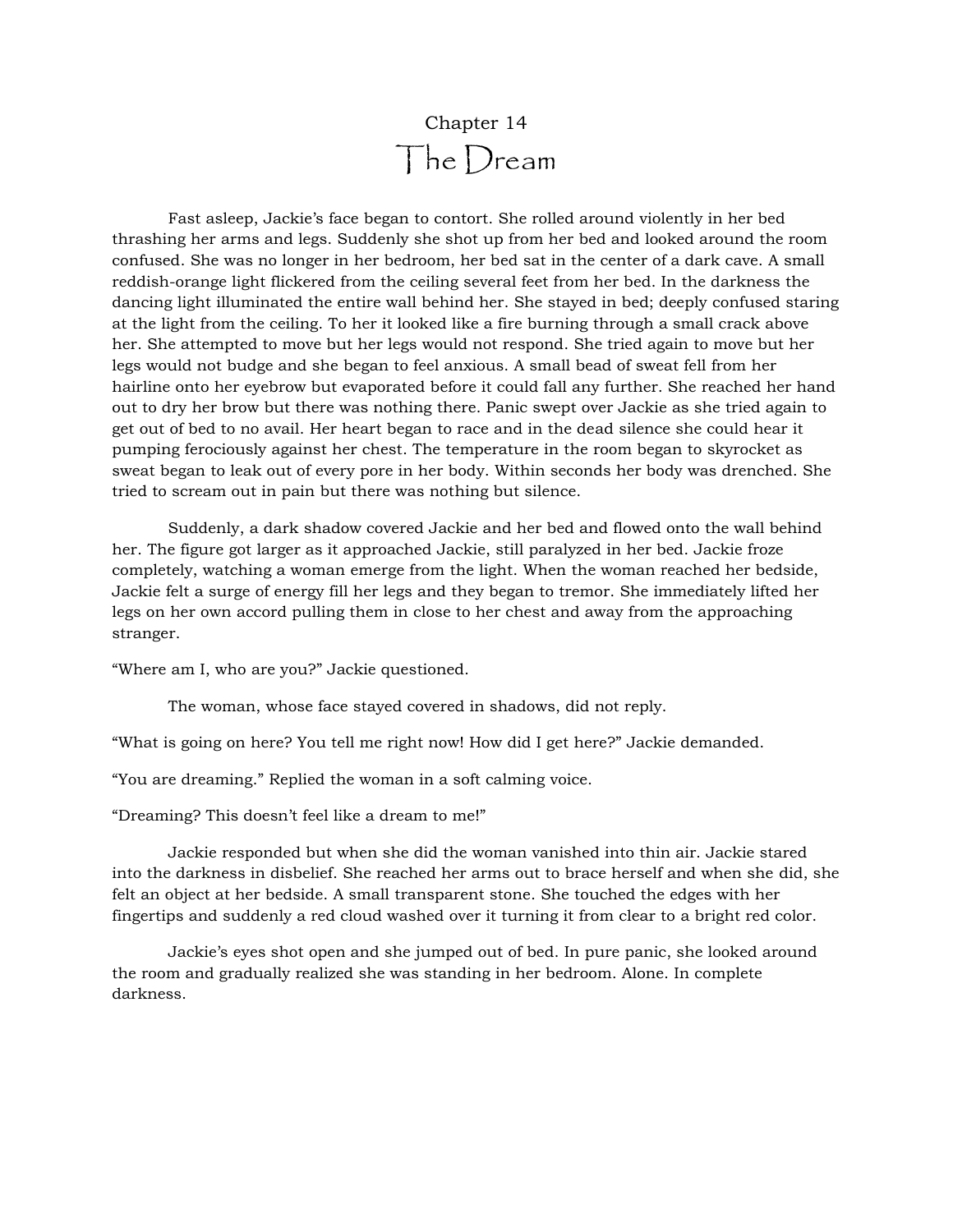Chapter 15 The Lab

On the front wall of a one-story building tacked onto the brick, a small inconspicuous sign reading *"AES Consulting LLC."* From the perspective of a passing pedestrian, the building appeared to be abandoned. The windows were boarded up and the plywood was covered with graffiti, the walkway leading to the front door was cracked, and the small patches of grass and shrubbery that surrounded the building were well overgrown. It seemed as if AES Consulting had gone out of business years ago.

The morning sun had just crept above the horizon as General Michaels approached the front door. Dressed in a pair of dark blue jeans and a black polo shirt, someone catching a glimpse of him walking in the door would never suspect that he worked for the Army. When he reached the front door, he pulled a small key from his back pocket placing it in the lock. He looked around the still dark street then entered the building.

The inside had the same disheveled look. Cobwebs filled every corner of the ceiling. The walls, although still very white, had several holes punched out of them. In the center of the room sat a pile of office chairs and flipped desk. From the right side of the room a dim light crept through the bottom of the hallway door.

General Michaels made his way to the door and stopped before entering the room. Next to the door, built into the wall a fingerprint scanner lit up after he placed his palm on the screen. The screen let off a series of beeps and flashes for several seconds while the machine read his prints, then, the screen turned green and a loud click echoed through the room as the door unlocked. General Michaels opened the door and made his way into the lit hallway.

The General passed a few dark offices before reaching a large steel elevator door on the left side of the hallway. From the ceiling a small retinal scanner settled in front of him at eye level. He placed his right eye into the scanner and watched as a thin red laser ran up and down.

"Good morning, General." An automated voice said as the doors to the elevator spread open.

"Good morning." The General replied as he entered the elevator.

"The lab please." The General continued once the doors closed.

"Yes General." The voice replied.

The elevator dinged as it dropped below each floor until the doors opened on the fifth floor.

"Sub floor five, General." The voice said as the doors opened.

"Thank you, Maci," The General replied as he exited the elevator.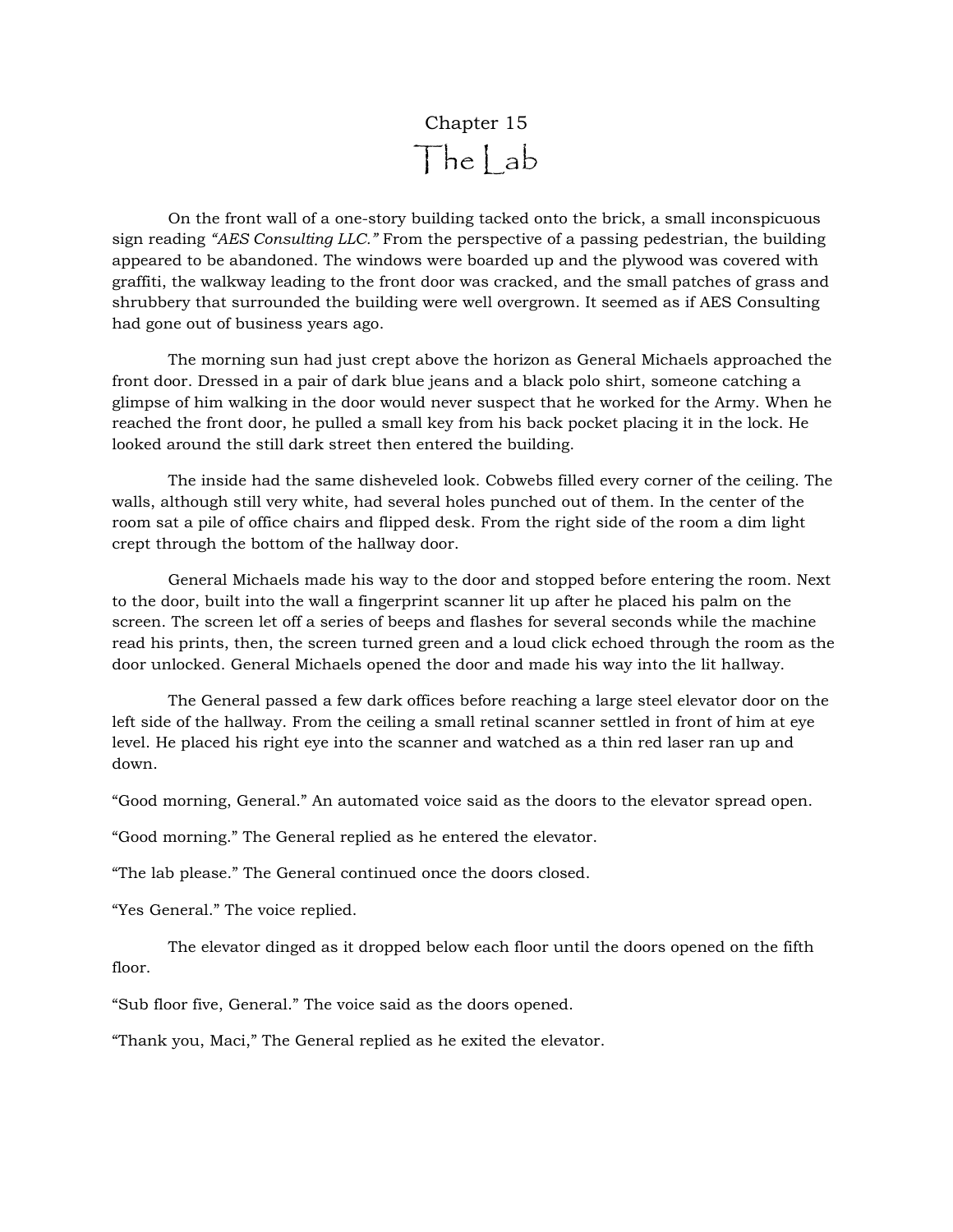The elevator opened to a wide-open laboratory filled with computers and monitors. In the center of the room sat the massive red stone unearthed from Egypt and around the stone several men and women in white lab coats.

The general made his way around large aluminum tables and office chairs until he approached the group.

"What have we got?" The general questioned as he reached for a lab coat.

"The energy coming from the stone is amazing sir." One of the scientists said as he pointed to the computer next to General Michaels.

"If you look here sir, you can see the levels are self-sustaining. Basically, the stone is creating a renewable wave of energy. As the levels on the outer layers drop slightly the core of the stone intensifies to keep the stone at even production." The scientist continued.

"Sub level five, Colonel." Maci's automated voice interrupted the General before he could talk.

General Michaels and the group of scientists swung around to find Jacqueline Snow standing at the elevator doors.

"Jackie, what are you doing here?" General Michaels questioned sincerely. "You should be resting."

"Thomas, we need to talk." Jackie said sternly.

The group of scientists stared back and forth between the massive red stone and Colonel Snow. They looked confused as she approached General Michaels.

"We need to talk alone if you don't mind." said Jackie.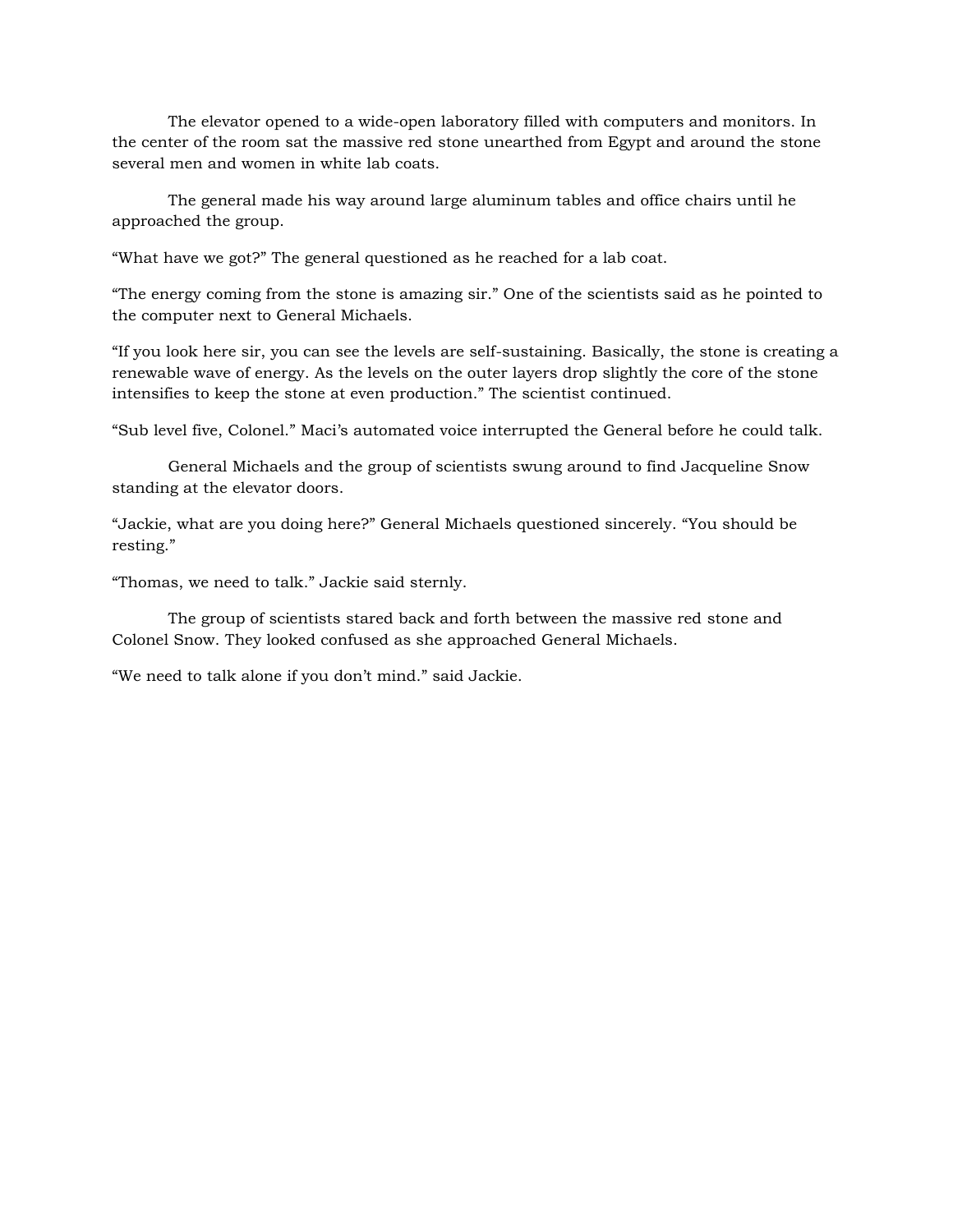# Chapter 16 The experiment

"Clear? The stone has always been this color Jackie. It came out of the burial site this way. You have to be mistaken." The General responded.

Colonel Snow and General Michaels had located the nearest meeting room to speak in private.

"Thomas, listen to me. I know you're not going to want to hear this but, I had a dream…" Jackie pled.

"A dream?" General Michaels interrupted before Jackie could finish. "Colonel Snow; I will give you one chance to decide, you can be here for the experiment or you can leave. I'll not call the Secretary of Defense and tell her we opted out of investigating the stone because you had a bad dream." General Michaels said with authority.

"Thomas…" Questioned Jackie.

"I think maybe you should just sit this one out Colonel. You're playing this too close to home. Also, you should probably go back to addressing me as General or sir Colonel because I'm honestly starting to wonder where your loyalties lie." The General demanded.

Jackie's face became blush with anger. She balled her fist up and squeezed as hard as she could. She pulled a diamond ring off of her finger and slammed it onto the aluminum table between them. The clank of the diamond hitting the metal table echoed through the silent room.

"Fuck you and your loyalties Thomas!" She said angrily after slapping him in the face.

Jackie exited the room and headed towards the elevator. As if nothing had happened General Michaels collected the ring and exited the room making his way back towards the scientists.

"Where were we?" The general asked.

On the side of his face, a bright red handprint formed on his white skin. He tried his best to ignore it but the pulsing pain intensified.

In the background a large screen hanging on the wall flashed on.

"General Michaels." The woman on the screen interrupted.

"Madam Secretary." Said the General sheepishly.

"What happened to your face?" She questioned.

"Nothing." He replied as he reached up and touched the welt.

"Let's get started." General Michaels continued with little confidence.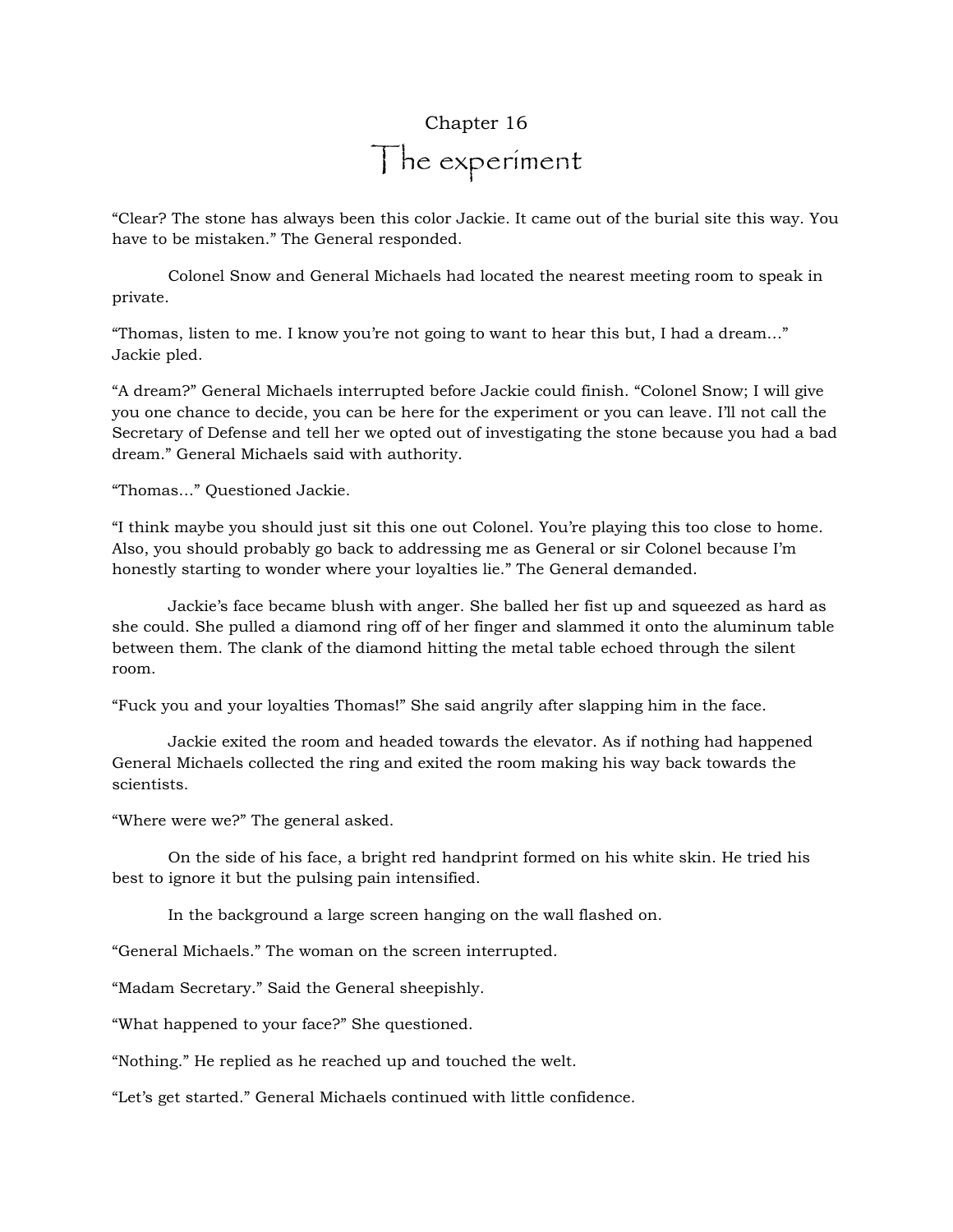The group spread around the stone and waited for the General before they started. General Michaels flipped a switch on the side of the table and a large machine positioned above the stone powered on.

"Tiffany, let's start with one millimeter" General Michaels ordered.

The woman standing directly in front of the stone reached up to the machine and shifted its position to the edge of the stone. She pulled it down toward the stone and stopped it just short of touching the surface.

"Test one, one millimeter." She said out loud.

Tiffany flipped a toggle switch on the edge of the table and a thin red laser shot out of the bottom of the machine.

"Are we ready?" She asked.

"Yes, let's see what this thing can do." General Michaels said without thought.

She edged the laser to the surface of the stone and began to cut through it. As the laser touched the crimson stone bright red sparks flew off the edges of the cuts and landed on her protective gloves. She cringed in pain as the sparks penetrated her gloves but she continued cutting. A dry red dust plumed from the base of the laser as it sliced through the stone until a pencil tip size piece dropped to the table. She flipped the switch again and the red laser disappeared. She raised her head to the crowd and looked around at their cheerful expressions. Sweat dripped from her brow as she removed her gloves and her hands shook mildly. She attempted to smile back at her onlookers but her hands felt numb. The spots where the sparks hit her hand throbbed with pain but she said nothing.

"Here it is." General Michaels said as he picked up the tiny piece of stone with a set of tweezers and held it up for the woman on the television to see.

"Let's continue." The woman on the screen said.

One of the men standing next to the General presented an odd-looking weapon. The weapon was handheld like a pistol but had no place for ammunition. General Michaels accepted the weapon from the man and positioned it so he could see down inside the barrel.

"Placing the shard inside the chamber." General Michaels said confidently.

The general pressed a thumb sized button on the top of the weapon and a small tray ejected from the side of the handle. He held the shard above the tray for an extra second looking deeply into the red stone. He thought about the argument he just had with Colonel Snow and how she had a bad feeling about the stone. He thought briefly about her claims that the stone was originally clear. He thought about the diamond ring sitting inside his pants pocket and about how badly it hurt when she smacked him across the face. He dropped the small shard into the tray and pressed the button again. The tray pulled itself back into the handle and the weapon lit up. A red light ran down the barrel of the gun on both sides and came together at the end of the weapon where a red glow filled the empty barrel. He walked over to the makeshift firing range on the other side of the laboratory and focused in on a target using the metal sights built on top of the weapon.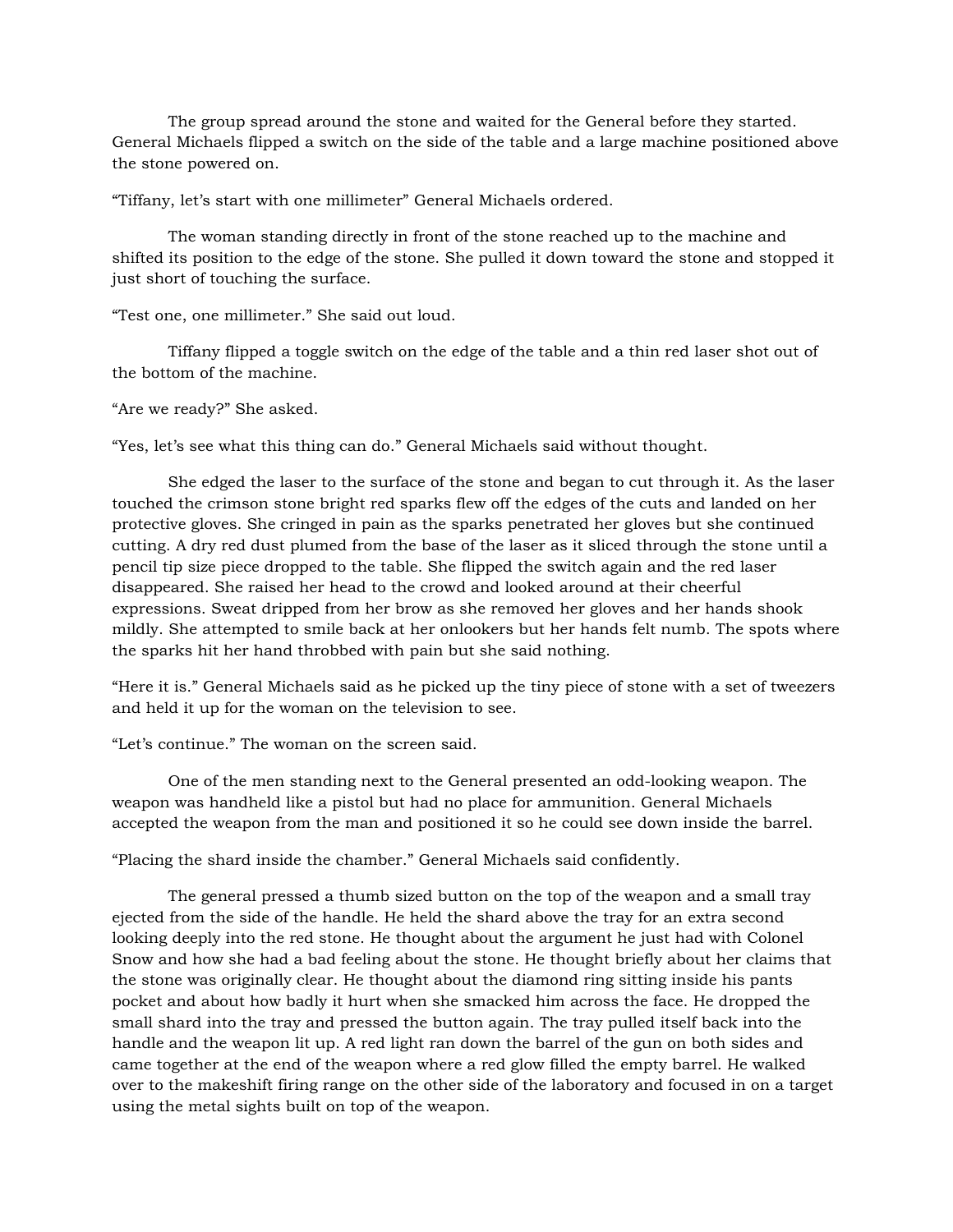"Test two, ammunition free hand cannon." The General said loud enough to be heard without looking back.

As he pressed the trigger the weapon hummed in his palms for a second then let off a blast of red light that rocketed across the room. After the smoke cleared, to their surprise the entire target range had disintegrated into piles of ash. The General placed the weapon down on the table and turned back to the group.

"Testing complete." He said calmly.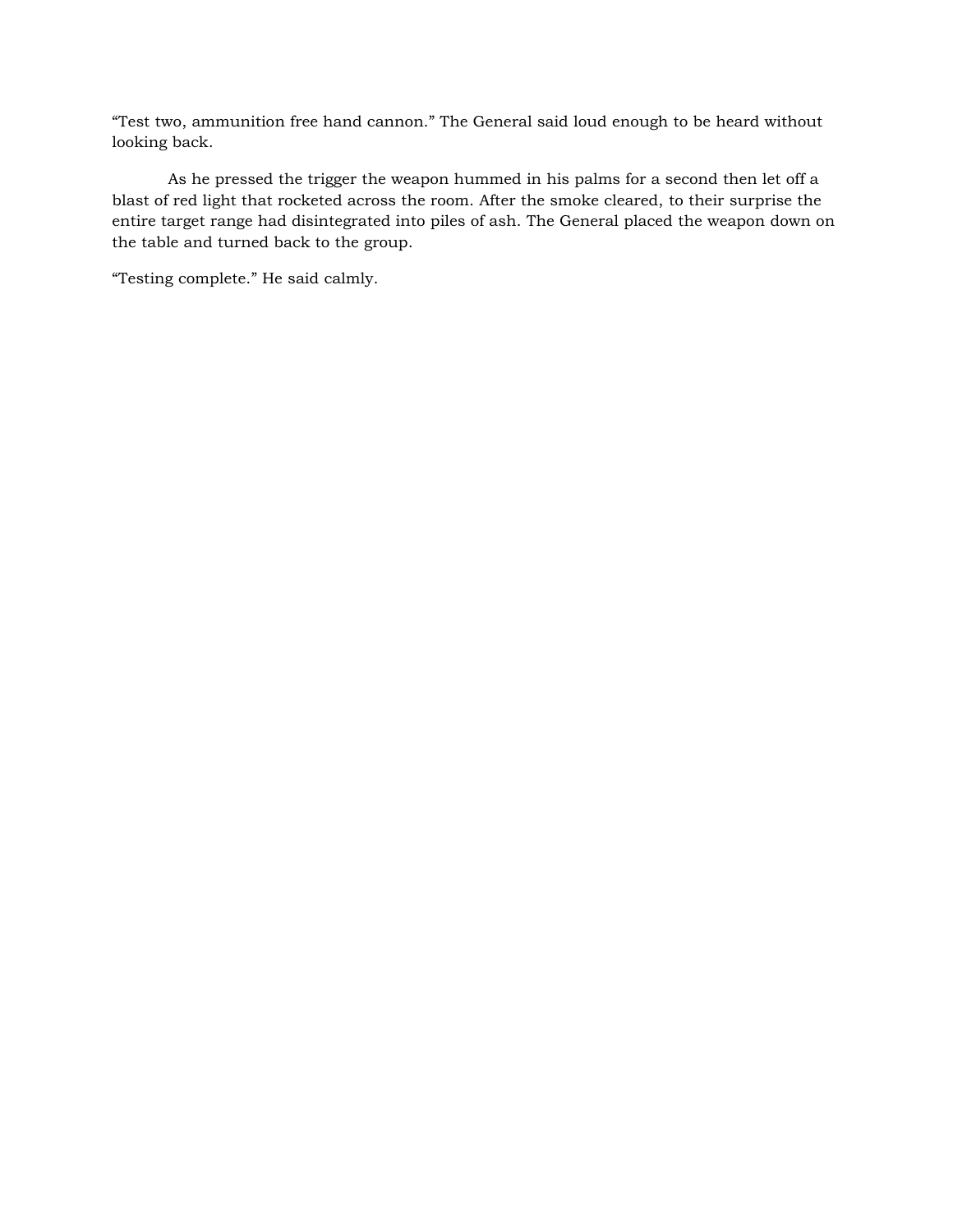## Chapter 17 Backlash

The glow of the television screen partially lit the living room where Jacqueline Snow sat alone. On the glass table in front of her couch a half empty bottle of her favorite wine as well as the remote control and dirty dinner plate. Jackie sat for hours replaying the argument she had with Thomas earlier that day. *I'm honestly starting to wonder where your loyalties lie.* That statement ran over and over in her head like a broken record. Her emotions, no matter how hard she tried to restrain them, continued to rip at her from the inside. She felt betrayed, she felt as if her relationship with General Michaels was just something he used to fill in the empty hours between work days. She was angry, but more so, she was heartbroken. The more she sat and thought the angrier she got. She thought back to the morning she came out of the coma in Egypt and how he never called. She thought about the fact that he never showed for her welcome home party. Their relationship had been a secret to everyone but her daughter Cara. Cara made it very clear to her that she wasn't very fond of Thomas and she warned her on many occasions that she felt her relationship with him seemed manufactured.

*He doesn't care about you mom!* She recalled her daughter yelling during one of their arguments.

Suddenly, there was a knock at the door.

"Jackie you here?" A man's voice called out from behind the door.

Jacqueline got up and walked to the front door realizing exactly who it was. She opened the door to find General Michaels.

"Hey Jackie." He said calmly.

"What are you doing here Thomas? She said.

"I think we need to talk about what happened." He replied.

"Did you move forward with the testing?" She asked.

General Michaels didn't respond. In his silence Jackie had her answer.

"Then I guess there's nothing to talk about." She continued.

"Jackie I didn't…." He started to talk but was interrupted.

"Leave Thomas. Just, leave!" She said angrily.

Thomas paused for a moment, then turned his back to Jackie and left. Jackie stood alone at her front door as she watched him walk down the hallway.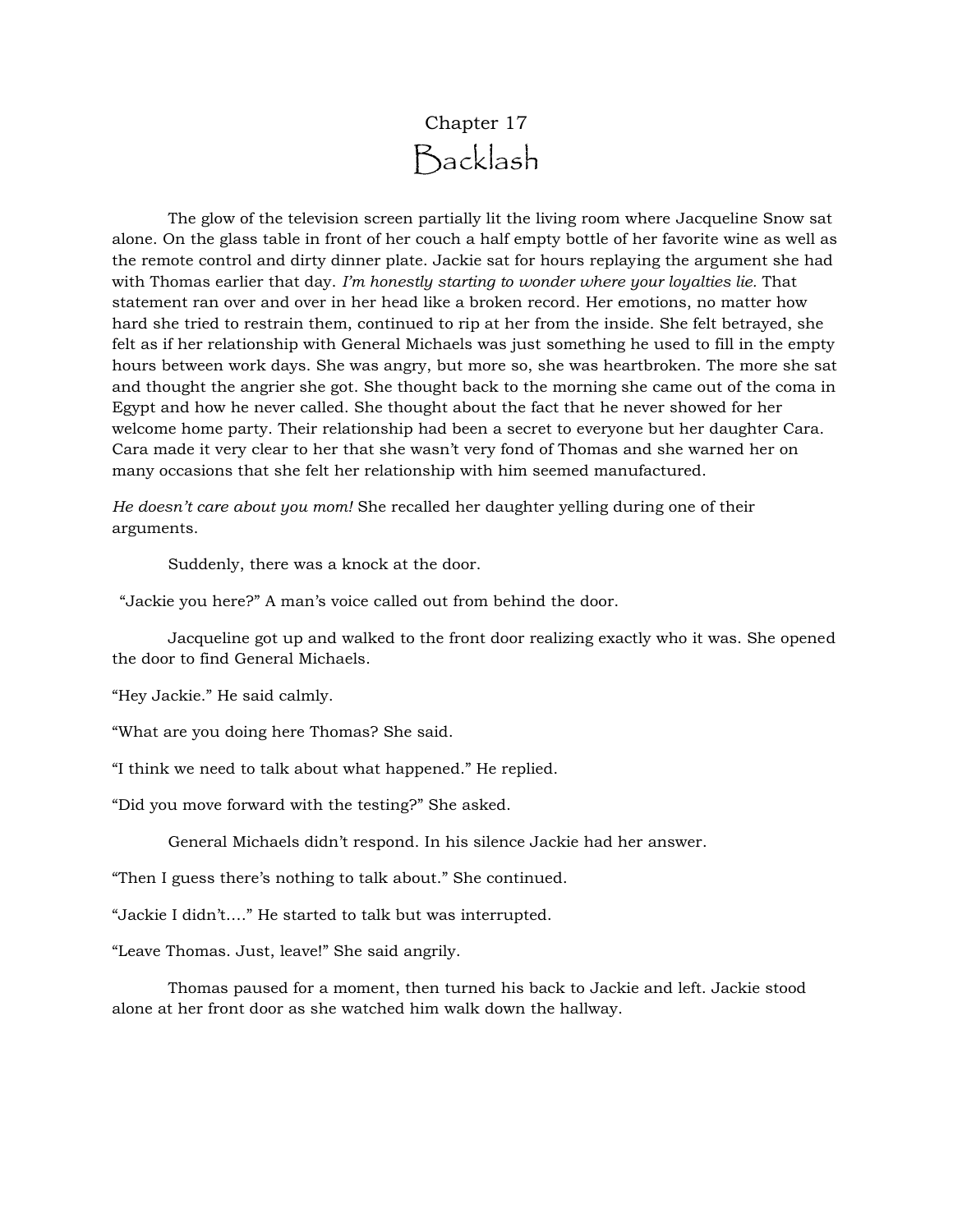## Chapter 18 Side Effects

Inside a small studio apartment a few blocks from Pennsylvania Avenue in downtown Washington, the jingle of keys broke through the silence in the dark room. The door swung open as Tiffany Steele entered the room. She was exhausted after having worked a full 12-hour shift but was excited about the developments of the experiment. She flicked the light switch next to the door and the room sprung to life. The room was filled with an excess of laboratory equipment that all powered on simultaneously. In the far back corner of the room a small twin bed was pushed up against the wall.

She removed her jacket and placed it on a wooden coat hanger standing next to the door. She made her way toward the bed but stopped as she approached the light of the ceiling fan that dangled in the center of the room. She brought her hand up close to her face and rotated it slightly in the light. She softly tucked her fingers into her palm flattening the surface area of her wounded hand. The large red rash that swelled her skin cracked open as she flexed her fingers back and forth. Her face cringed with discomfort as blood began to trickle. She dabbed the blood from her hand with her sleeve then began walking toward the bathroom. When she reached the edge of the door, she felt her fingers begin to twitch uncontrollably. The spasm traveled through her hand until her entire right arm was violently shaking. A jolt of pain forced her muscles to contract which brought her to her knees in agony. She watched as her fingers dislodged themselves from their sockets and expand in size. Her wrist locked up with her contorted fingers while her forearm muscles bulged from her bones. The veins in her arms pulsated as her blood pumped feverishly through her body. The convulsions spread throughout her entire body as she fell to the ground in an all-out seizure.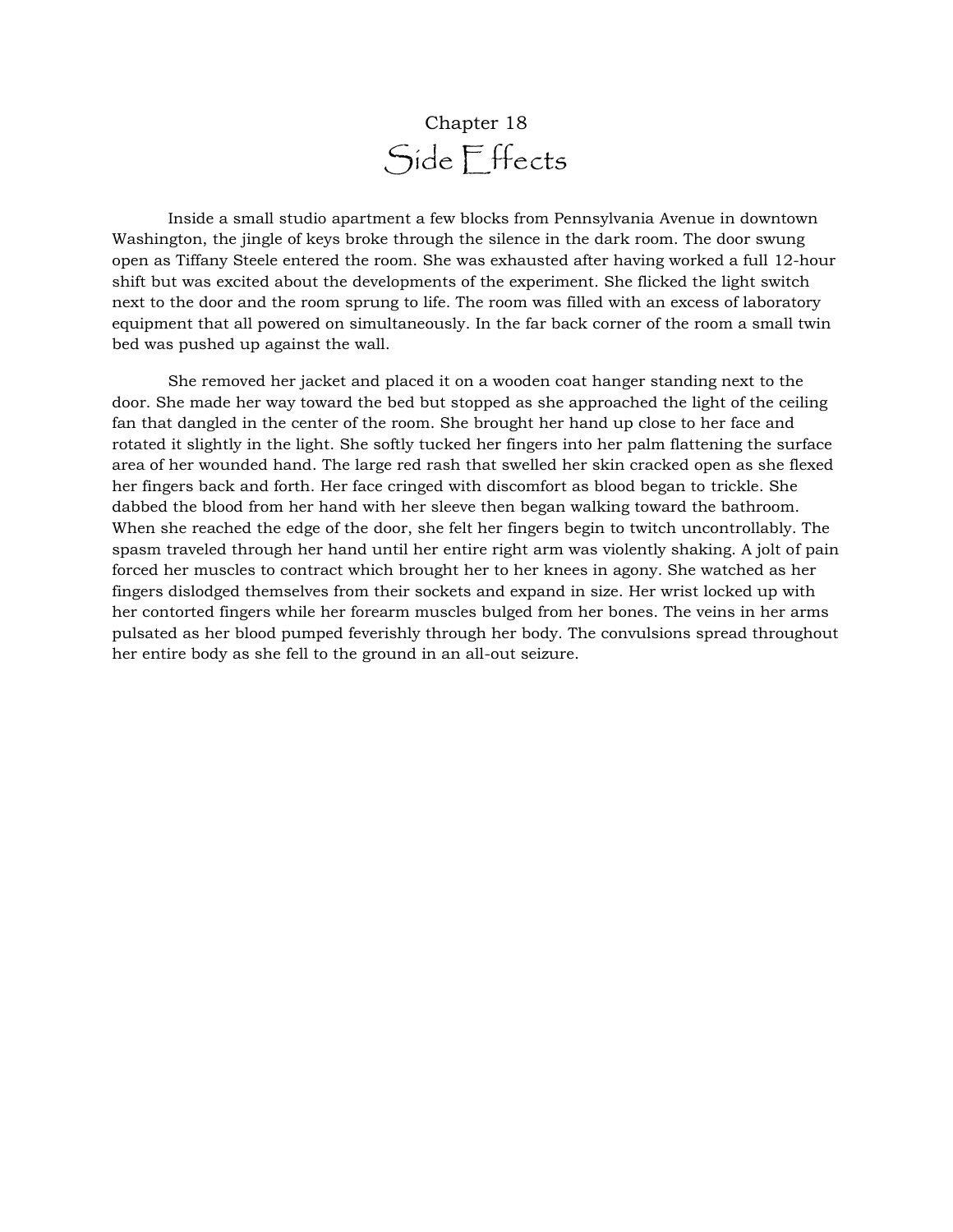# Chapter 19 Anonymous Threats

Herds of voices exploded into dozens of conversations as the back door to the US Capitol opened. Colonel Jacqueline Snow walked down the center isle followed by a team of lawyers. She made her way to the front of the room and took a seat across from the Speaker of the House. The conversations turned to arguments as Jackie placed her briefcase on the long wooden table and centered herself in front of a microphone positioned at her chair. At the table adjacent to Jackie, General Thomas Michaels sat with a separate group of attorneys.

"Ladies and gentlemen!" A voice called out through the PA system.

The arguments continued despite the man's call for silence.

"Ladies and gentlemen, can we settle down please?" The voice said again.

The conversations faded out and silence swept across the room. The representatives focused their attention to the group of people sitting on the first floor of the hall.

"Members of Congress, today we will address the issue of the hacktivist group known as Anonymous and their most recent attempts to rile the American public with the release of their newest threat." Said the majority leader standing at the podium.

The room erupted with conversation again as they shouted out their respective opinions on the matter.

"This is not an issue of Congress." One of the officials hollered out behind Jackie.

"Ladies and gentlemen, please!" The man at the podium said into his microphone.

The room fell silent again and the man continued.

"Colonel Snow if you would?" The man motioned to Jackie.

"Yes sir." She responded obediently.

Jackie stood from her chair and opened her briefcase. She pulled a small flash drive from the pocket and handed it off to the awaiting hands of one of her attorneys. He walked back to his seat and plugged the flash drive into a laptop at his station then nodded for Jackie to continue.

"Ladies and gentlemen of the House, this video released this morning depicts some very sensitive footage of General Michaels and a team of researchers preforming some very questionable experiments inside one of the Army's most secure test facilities. A copy of the video was anonymously delivered to my office this morning and it has since been pulled from all of the major video sharing platforms on the internet. We are trying to the best of our ability to contain the spread of the footage but I'm afraid it will resurface again shortly and my office believes the damage has already been done." Jackie said into her microphone.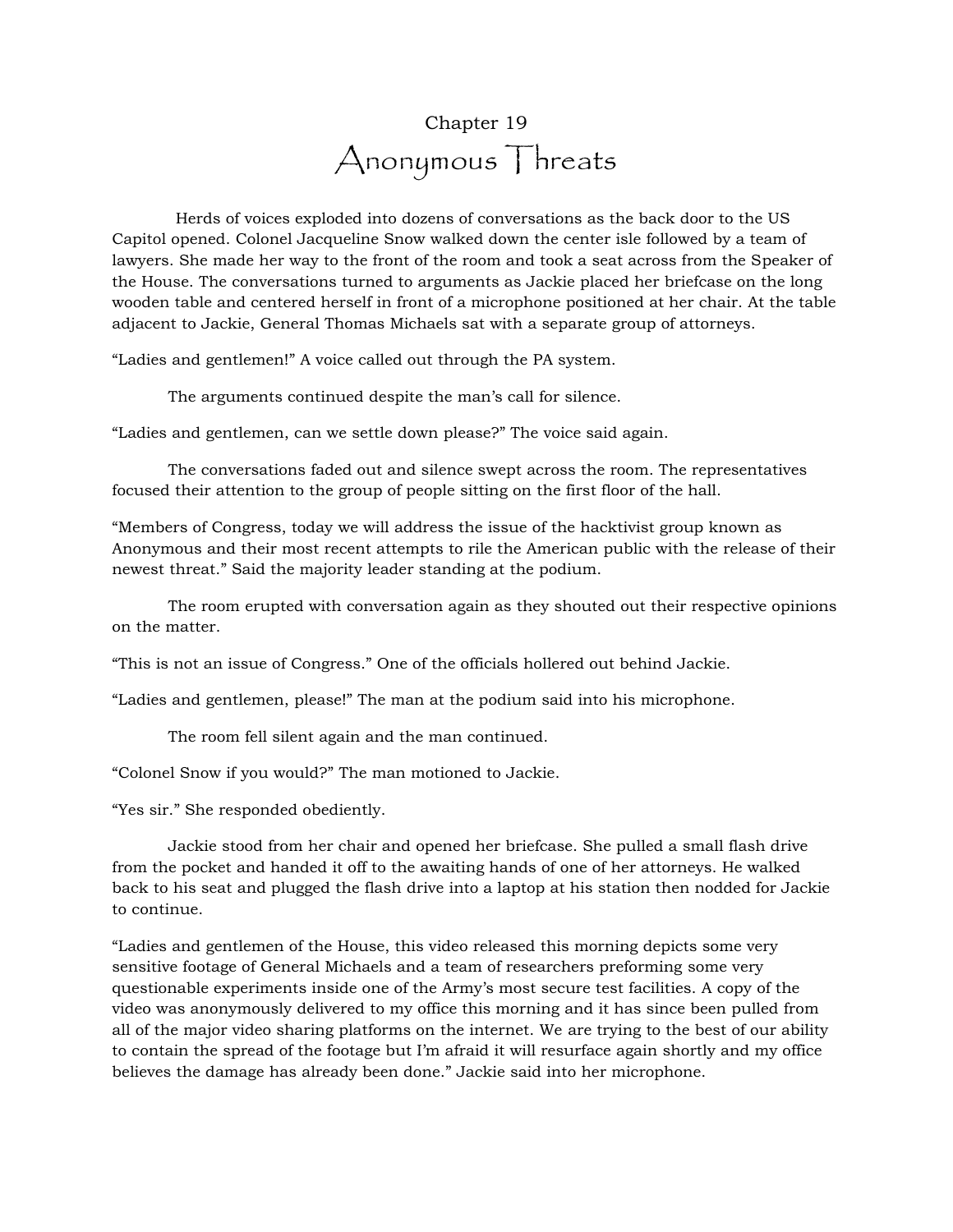When she finished, she looked out across the room at the shocked onlookers and waited for someone to speak. She held her pause for several seconds then nodded at her attorney to proceed. A large white screen dropped from ceiling behind the Speaker of the House and the lights inside the hall dimmed. The video turned black for a second as it loaded then a man in a Guy Fawkes mask appeared on screen. In the usual auto-toned voice, the man spoke.

"Two weeks ago a line was crossed, a line that you can never cross back from; you chose to test the reach of Anonymous and now you must pay the consequences. We warned the world that your greed and hunger for power would jeopardize civilization and you have proven this to be true."

The screen turned black then cut to surveillance footage from inside the laboratory as the researchers cut through the red stone. Then the video cut to General Michaels loading the shard into the experimental weapon. Finally, the video showed the weapon being fired. As the video played the voice of the man continued.

"Citizens of the world, as we have said before we must band together and stop the U.S. Government from abusing their power. We are not calling upon the collective to deface or use a distributed denial of service attack on a United States government agency website. We are not calling upon the people to occupy a city or protest in front of a local building. This is a real threat to our safety as this technology can only bring bloodshed. The American government has developed a new form of weaponry that is unmatched throughout the world! We are showing you the evidence here. This video was taken directly from a hidden government laboratory. Corporations and lobbyists are the true leaders of this country. They are the ones with the power to control our world. To rebuild this government, we must first destroy it. Our time for democracy is here. Our time for real change is here. This is our time for a revolution. Therefore, Anonymous has decided to openly declare war on the United States government. This is a call to arms. We call upon the Citizens of the world to stand beside us in overthrowing this corrupted body and call upon a new era. Our allegiance is to the American people, because they are us, and we are them.

We are Anonymous.

We are the ninety-nine.

We never Forgive.

We never Forget.

To the United States government, expect us.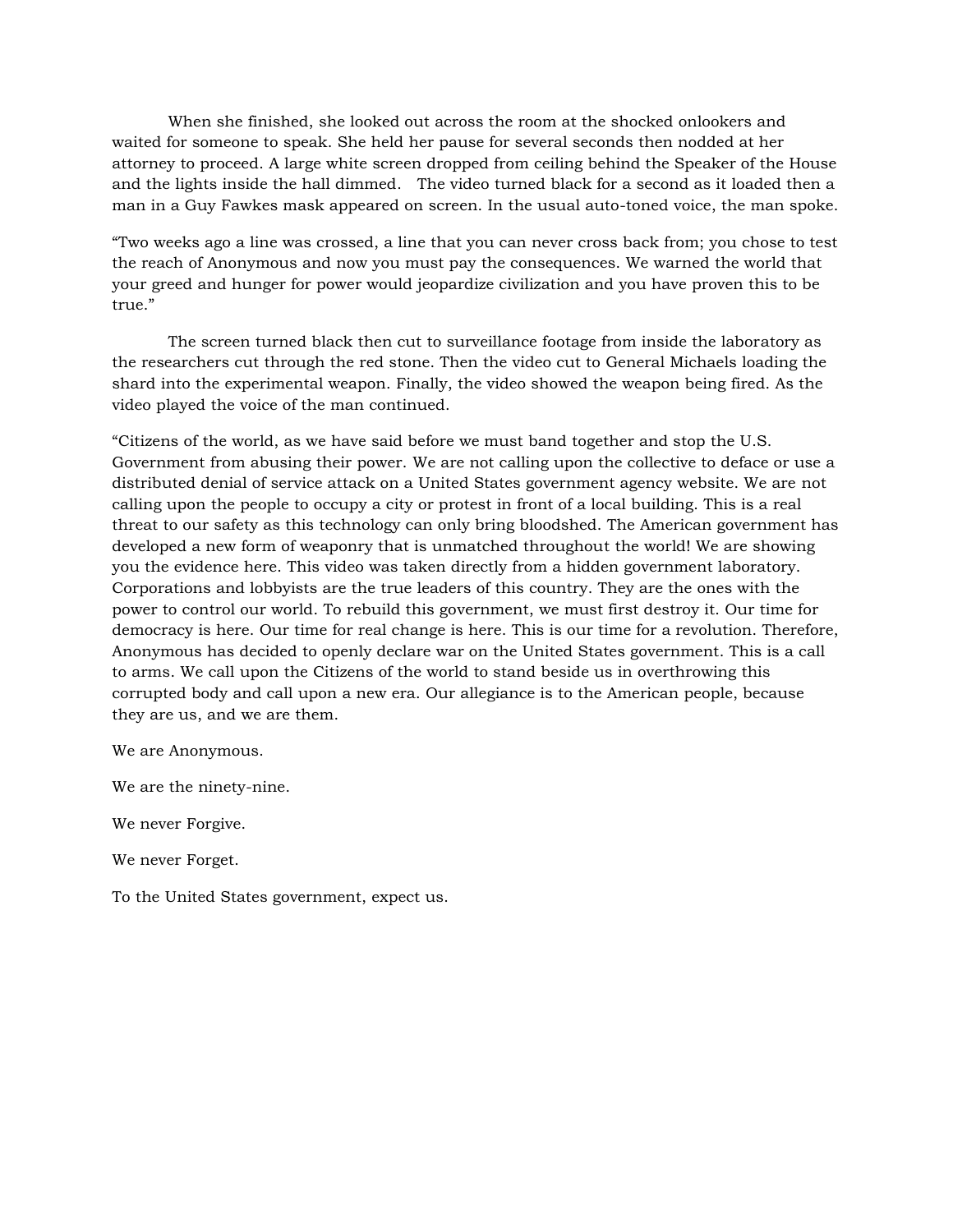# Chapter 20 The Split

A tall African American man shook his arms and legs vigorously as he attempted to get the blood in his body to flow. He tilted his head back and forth cracking the bones in his neck as the lights around him dimmed.

"Unique New York, Unique New York, Unique New York." He mumbled to himself as he took his position on the studio floor.

"Thirty seconds Scott." A producer voice came through in his earpiece.

He raised his thumb toward the back of the studio at the control room then cleared his throat as the countdown from the director began.

"Five, four, three..."

Behind the camera a large on-air sign lit up red and from the shadows Scott stepped forward into the studio light.

"It has been two months since the hacktivist group Anonymous released, what is now known as the Revelation tape, and the chaos around the world continues. I am Scott Joyce and you are watching The World News Network."

The camera shifted to a studio desk as Scott made his way to his seat.

"On tonight's show we will revisit the timeline that brought us this morning's massacre in Philadelphia and we have a very special guest with us, the woman behind the protests and the unofficial leader of the so-called blue party Jaquelin Snow. Stay tuned to WNN, we will be right back."

"And we're clear." The producer called through his earpiece.

Through the side door Jacqueline snow entered the studio and greeted Scott with a handshake. She stood side by side with him as the production crew placed her microphone on her waist.

"Ms. Snow, thank you very much for coming in and talking with us tonight." Scott said enthusiastically.

"It's my pleasure, I'm just glad there are still people out there willing to listen."

"No way, you have quite the support group Ms. Snow; the latest polls show that nearly fifty percent of Americans support your efforts in disarmament."

"Thirty seconds." Said the producer into their earpiece.

Scott guided Jackie to the desk and pulled a chair out for her to sit in, then took the seat next to hers.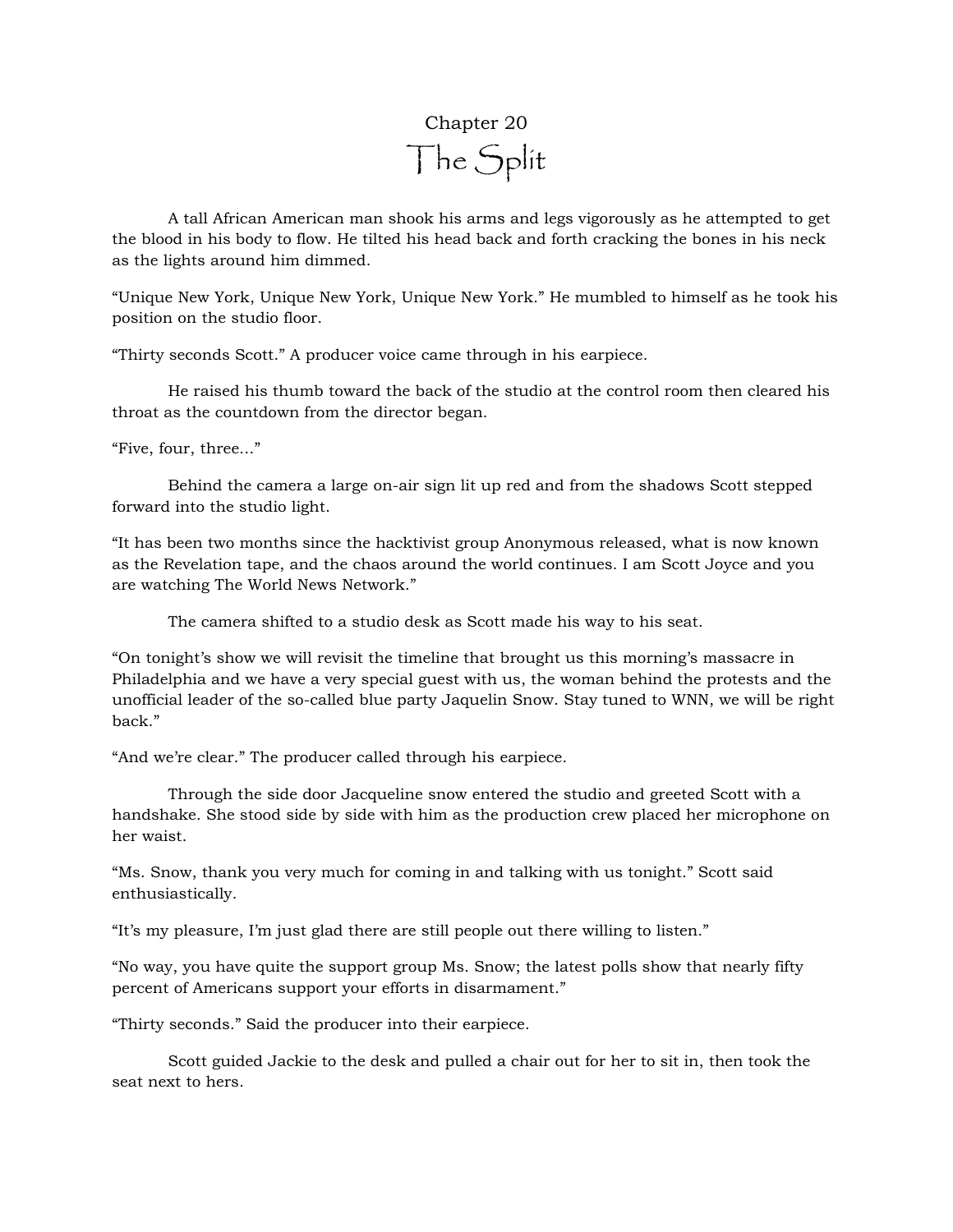"Just be natural, I'll guide you through the conversation; you just answer however you'd like." He said to Jackie as the director counted down in his ear.

Jackie nodded back as music began to play in the background. Above the camera the on-air sign lit back up and Scott spoke immediately.

"Welcome back, you're watching WNN and I am Scott Joyce. Tonight, we have a very special guest with us. A face and a name we all know by now, Ms. Jacqueline Snow. She is here to discuss what many are calling the next World War and for the first time, exclusively on The World News Network, what makes these new weapons work."

The camera cut to a double shot of both Jacqueline and Scott as he turned his chair to her direction.

"Ms. Snow, if I may, can we start first with a timeline of events that brought us here tonight?" Scott asked.

"Jackie is fine, and yes I'd be glad to." Jackie said nervously.

"Ok fantastic, so Jackie tell us how you first came across the video and did you know at the time the stone you unearthed was being used to make weapons of mass destruction?" Scott asked.

"A flash drive containing the video was dropped off to my office in Washington anonymously and no I had no idea what the plans were for the stone as a matter of fact, I honestly didn't think many other people knew about the stone to begin with." She responded.

"Ok great, well let's flash forward a few days after the video was released and let's talk about the Arlington protests." He proceeded.

Jacqueline paused, shocked at the change in the line of questioning.

"I'd rather not." Jackie retorted with hostility.

"Our viewers have the right to know what really happened that night don't they?"

"Everyone knows what happened that night." Snapped Jacqueline.

"That is the night you claimed General Michaels experiments went wrong." Asked Scott.

"Ms. Snow do you honestly believe those explosions were caused by secret government tests?" He asked with sarcasm.

Anger swept over her body and she stood from her chair with her fist balled ready to throw a punch. Scott quickly raised himself from his chair as well with his hands up in submission.

"Ok, ok, we won't go that route. We all know what happened in Arlington let's move on to Baltimore." Scott said submissively.

"We know by that point in time you had taken some sort of leadership role with the protestors, how did that happen?" Questioned Scott.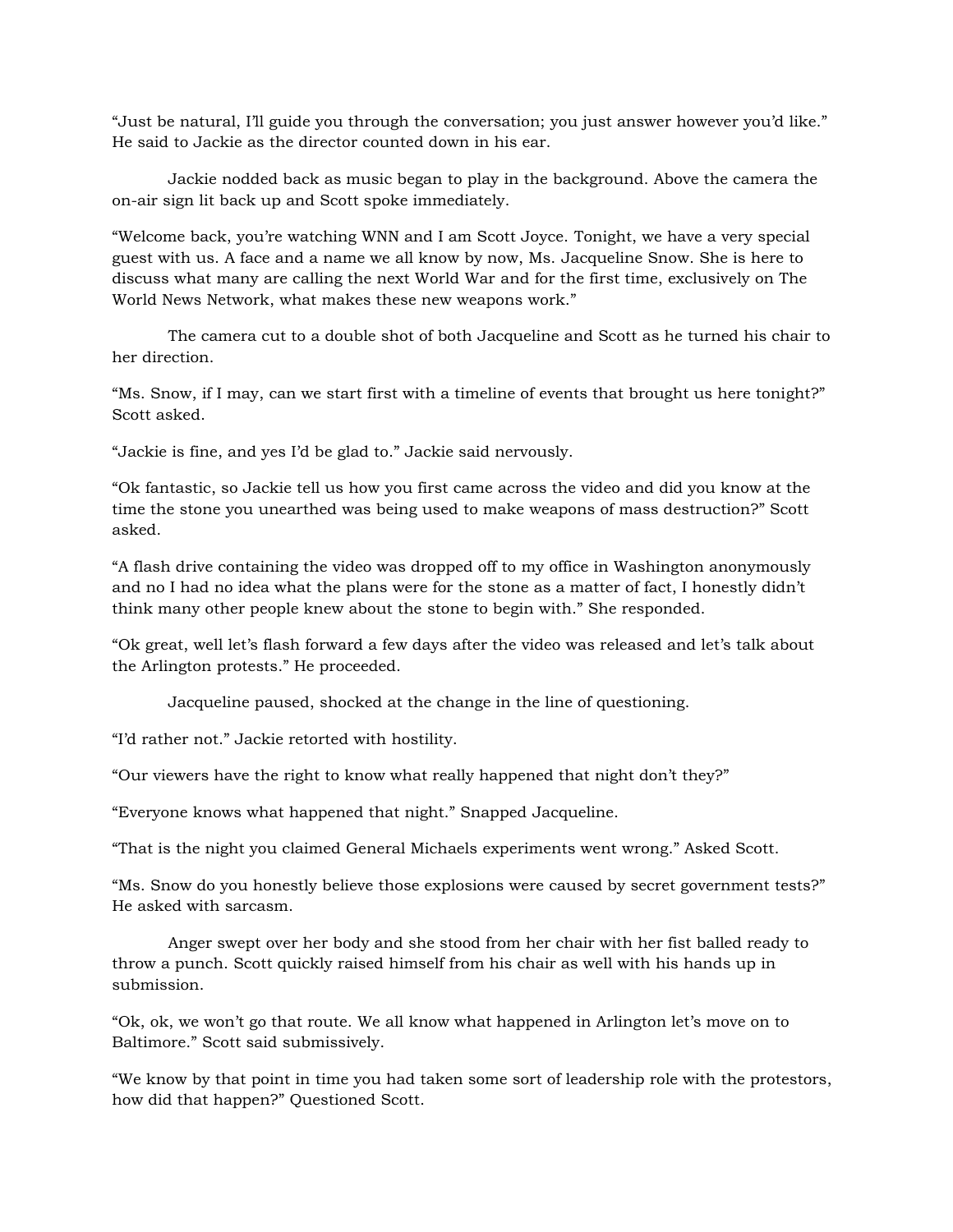Slowly, Jacqueline took back her seat as she calmed herself before responding.

"After the National Guard massacred the protesters outside the White House in Washington, I realized that this stone was never intended to be used to help further humanity, its sole purpose was to manufacture those weapons and I felt like I was tricked into taking the fall for uncovering it. When I spoke my mind, the government tried to have me silenced. I felt betrayed and I took to the streets with the rest of the protestors and once they realized who I was and why I was there, things just fell into place." She responded.

"So, we have the Arlington protests that turned bloody, followed by the violent protests in Baltimore, Charlotte, New York, Los Angles and Chicago. A total of six billion dollars in damages done by protestors, how are you helping the cause?" Scott said applying pressure on Jackie.

"You know I'm starting to think I'm not here to talk about our side of the story Scott, I think it may be time for me to leave." Jackie said angrily.

A loud thump echoed through the room from outside the studio that caught Jackie's attention. She looked out passed the camera out into the newsroom and watched as a group of US soldiers entered the room.

"This was all a set-up!" Jacqueline turned to the camera and spoke hastily trying to get her message out to the world.

"If you're watching this, spread the word, the time is now! I won't make it out of here but you can make a differ…." Jacqueline spoke directly into the camera but was interrupted by fifty thousand volts of electricity that shot through her body.

Jacqueline lost control of her muscles as she flopped down to floor shaking uncontrollably. She faded in and out as the soldiers approached her. She watched a pair of black combat boots come to rest in line with her face right before the butt end of a M16 came crashing down on her forehead which knocked her unconscious.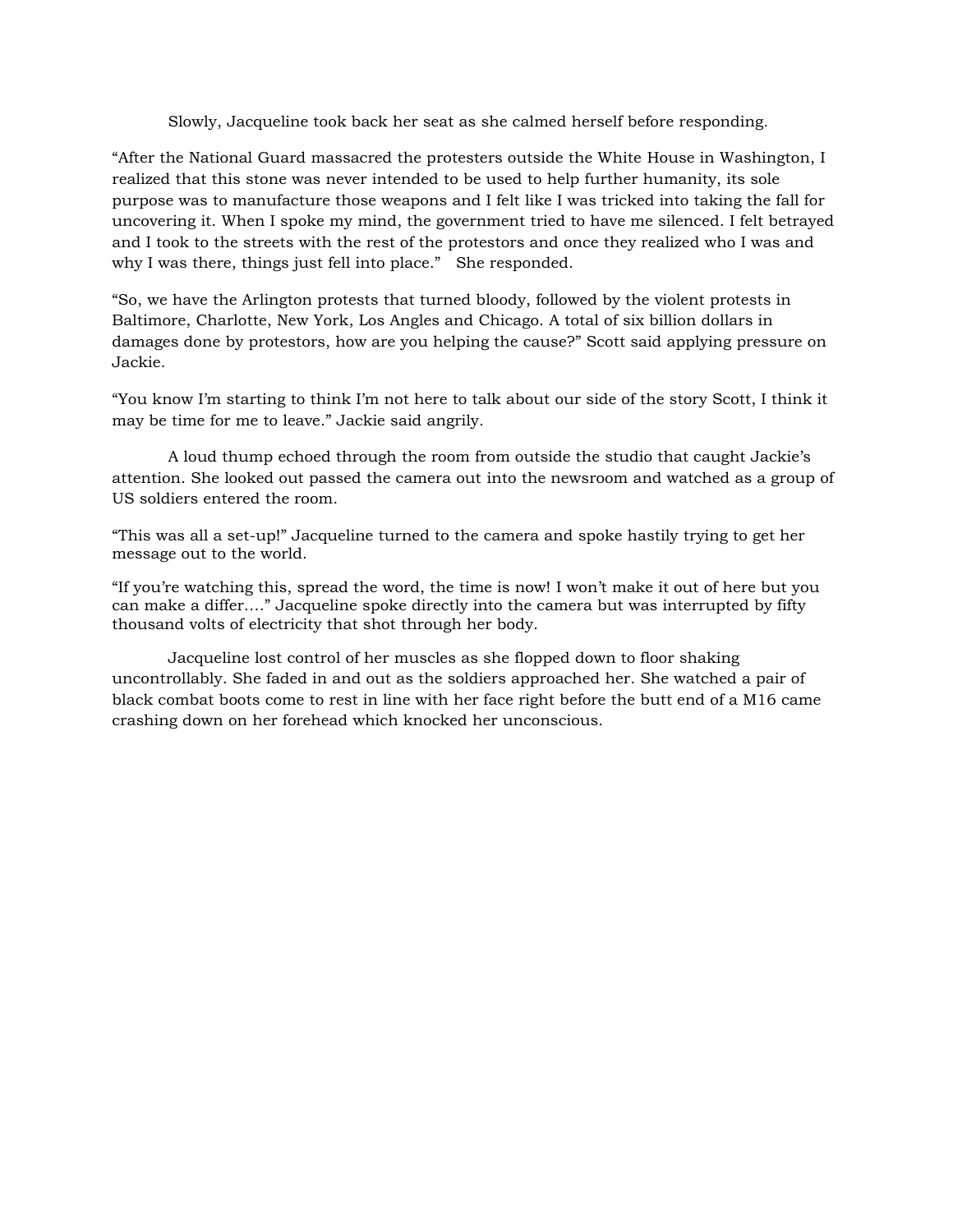# Chapter 21 The Beginning of the End

Cara Wilkes' black BMW roared down the highway as she raced toward the television station. She gripped the steering wheel so tight her muscles drowned out the color in her knuckles. As she reached her exit her tires screeched struggling to keep traction at such high speeds. Cara pulled off the highway and careened down the off ramp toward a blinking red light. She brought her car to a brief halt then floored the accelerator as she turned; but before she got the chance to make her way down the road, she was forced to slam her breaks. She put her car in park and slowly exited in awe. Cara stood speechless as she watched hundreds of people rioting and looting just outside the station gates. As far down as she could see, buildings on each side of the road were set ablaze. She reached down the side of her door and pulled out her service pistol then slammed her door shut.

Cara walked cautiously down the side of the street with her weapon in hand and a bullet loaded in the chamber. She watched as hordes of people ran down the street vandalizing anything they came across. A man dressed in black pants and a black t-shirt with a photo of Guy Fawkes on the front ran across the street directly in front of her carrying a glass bottle with a flame burning from the top. He launched the Molotov cocktail as far as he could as it crashed down on the front lawn of the television station exploding into a ball of flames.

Behind Cara flashing lights and the screams of police sirens overpowered the shouting looters as dozens of squad cars flew past her. She quickly tucked her pistol into her waistline and took off running toward a nearby alley. She ducked behind the brick wall and watched as the rioters and police officers exchanged gunfire.

Inside a squad car parked less than twenty feet from her hiding spot a young officer stood shielded by his door. He yelled into his radio while the rest of the officers continued to try and restore peace to the street.

"It's an all-out war out here, we need more back up! There's several hundred people out here, there are dozens of structure fires, we need the national guard!"

The voice on the other end of the radio responded but the constant bang of gunfire made it impossible to hear. The officer looked around his immediate area then retreated back into his car and slammed the door.

"Repeat, I did not copy." He said into the radio.

The radio crackled a few times but there was no response.

"Can you repeat; I did not copy?" The officer said in a panic.

He waited for a response for several seconds but then dropped the radio and stared out his windshield in disbelief. He pushed his door open and slowly raised himself out of the vehicle never taking his eyes off the skyline.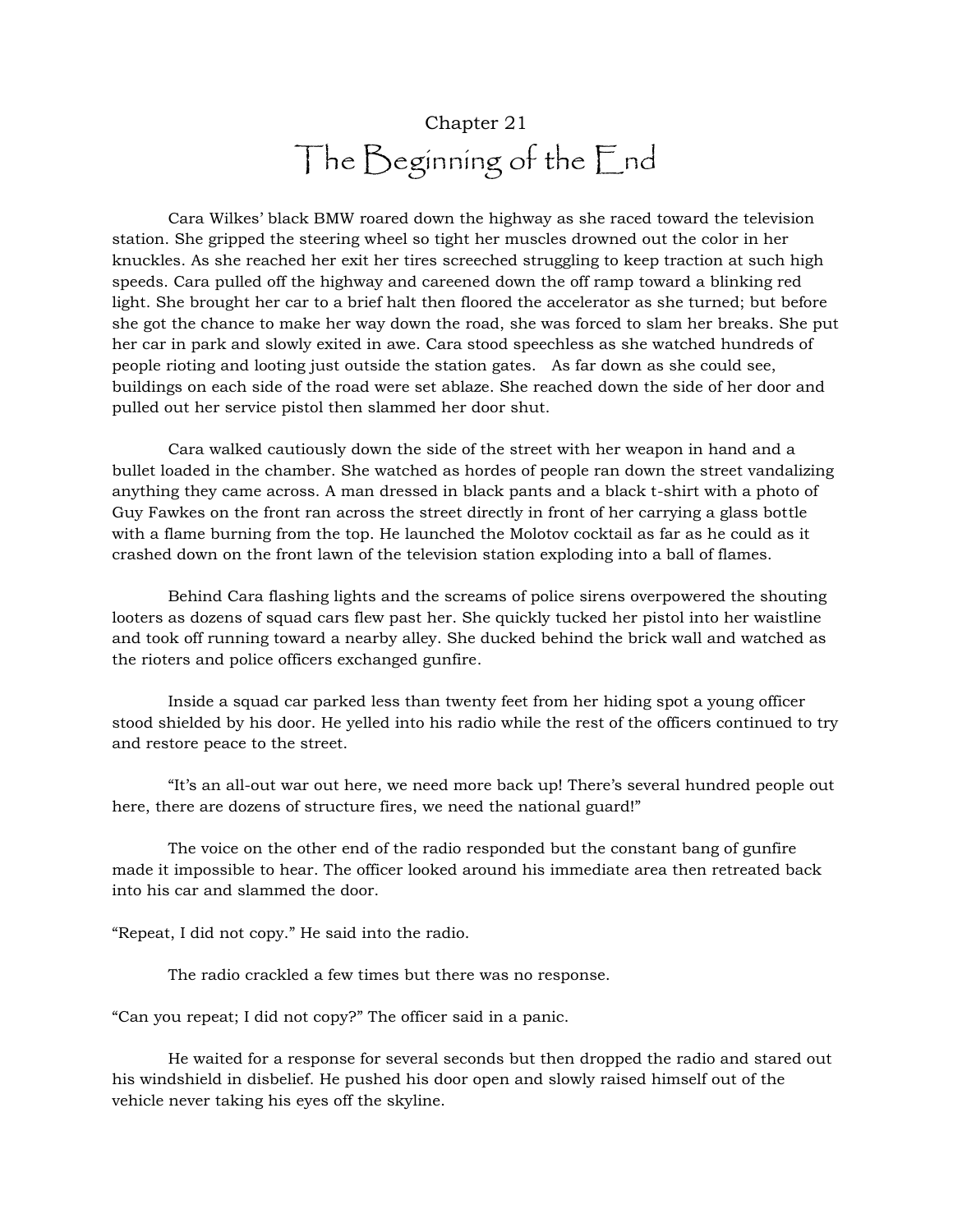The ground shook as three F16 jets thundered through the air close to the ground. The officer watched as the jets approached releasing close range explosives onto the street below. His eyes widened as each detonation drew closer. He felt the heat singe his facial hair as the last passing jet dropped its package in the center of the road a hundred or so yards away. The explosion ripped through the street destroying several of the squad cars parked ahead of his. The young man abandoned his vehicle and dove off to the side of the road as the approaching flames engulfed his car.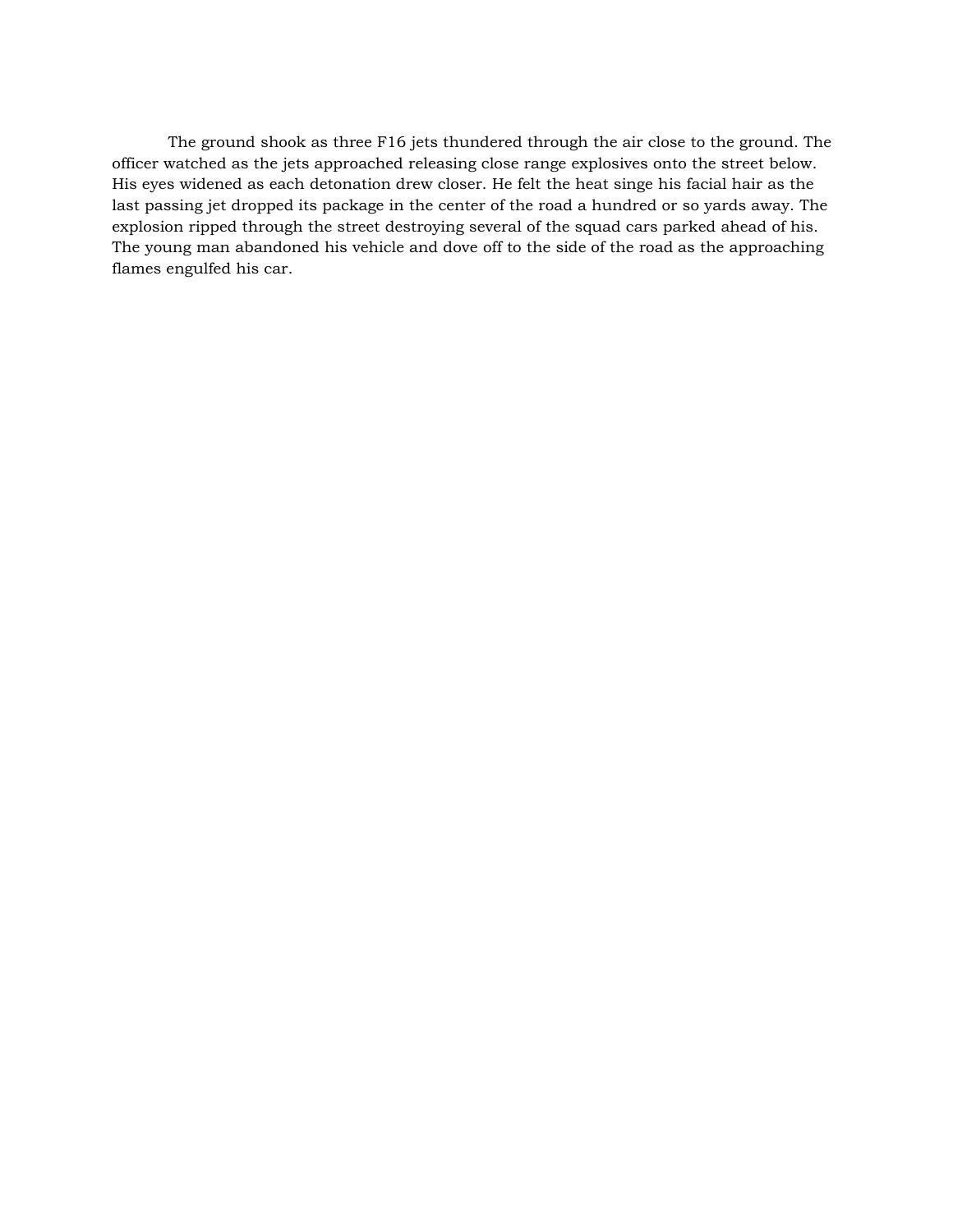# Chapter 22 The End of the Beginning

On the ceiling of a small prison cell a single light bulb flickered on and off. The walls were bare except for a single tv mounted in the corner of the room. The concrete chamber was riddled with cracks and small drops of moisture collected near the holes of the dilapidated walls. Adjacent to the blinking bulb a near constant drip of water dropped down on to a soaking wet Jacqueline Snow. Her damp hair hung over her bloody face. Her cheeks were bruised and her left eye was swollen shut. Dried blood clung to her upper lip just below her nose. She shivered as she watched her breath float above her head and dissipate into the open air of her cell. She sat strapped into a small folding chair with her feet chained to the ground. The clank of a prison door that echoed through the empty cell block made her cringe. She struggled trying to rip her hands free from the restraints that kept them behind the back of the chair. A rope was wrapped around her chest and a large cloth was stuffed deep in her mouth. Footsteps coming from the hallway got louder as she continued to struggle. When the steps stopped Jacqueline raised her head to the cell door and looked out in amazement. Standing in the doorway was General Thomas Michaels.

"Hey Jack." He said sympathetically.

Jacqueline mumbled aggressively through the cloth in her mouth but the words were inaudible.

"I'm going to remove your gag; if you're not going to cooperate, I'm just going to have to put it back in. We clear?" He said as he pulled the cloth from her mouth.

"Go fuck yourself!" Jacqueline screamed as soon as the cloth came out.

General Michaels smiled as he pulled his hand back. He took a moment allowing Jacqueline to let out her anger before speaking.

"Jackie, things don't have to be this way. You and I both know the world is changing. And not for the better." He said.

"If you're going to try and justify your actions you can save it Thomas. Nothing you say will help to justify what you've done." Jacqueline said sharply cutting General Michaels off.

Her words hit a nerve. In response, General Michaels leaned in close before responding. Uncomfortably close.

"Not two weeks ago a man and his wife walk into a Christmas party and gun down 14 of his own colleagues. Most them dead with another 12 injured. The worst thing about it? It's one in the long list of attacks we've had on American soil and guess what Jackie? It isn't going to stop. Not unless we can do something about militant groups waging war against our country in the name of whatever faith happens to think Americans are the devil at that particular time!"

General Michaels stood back up to regain his composure.

"I want you to watch something."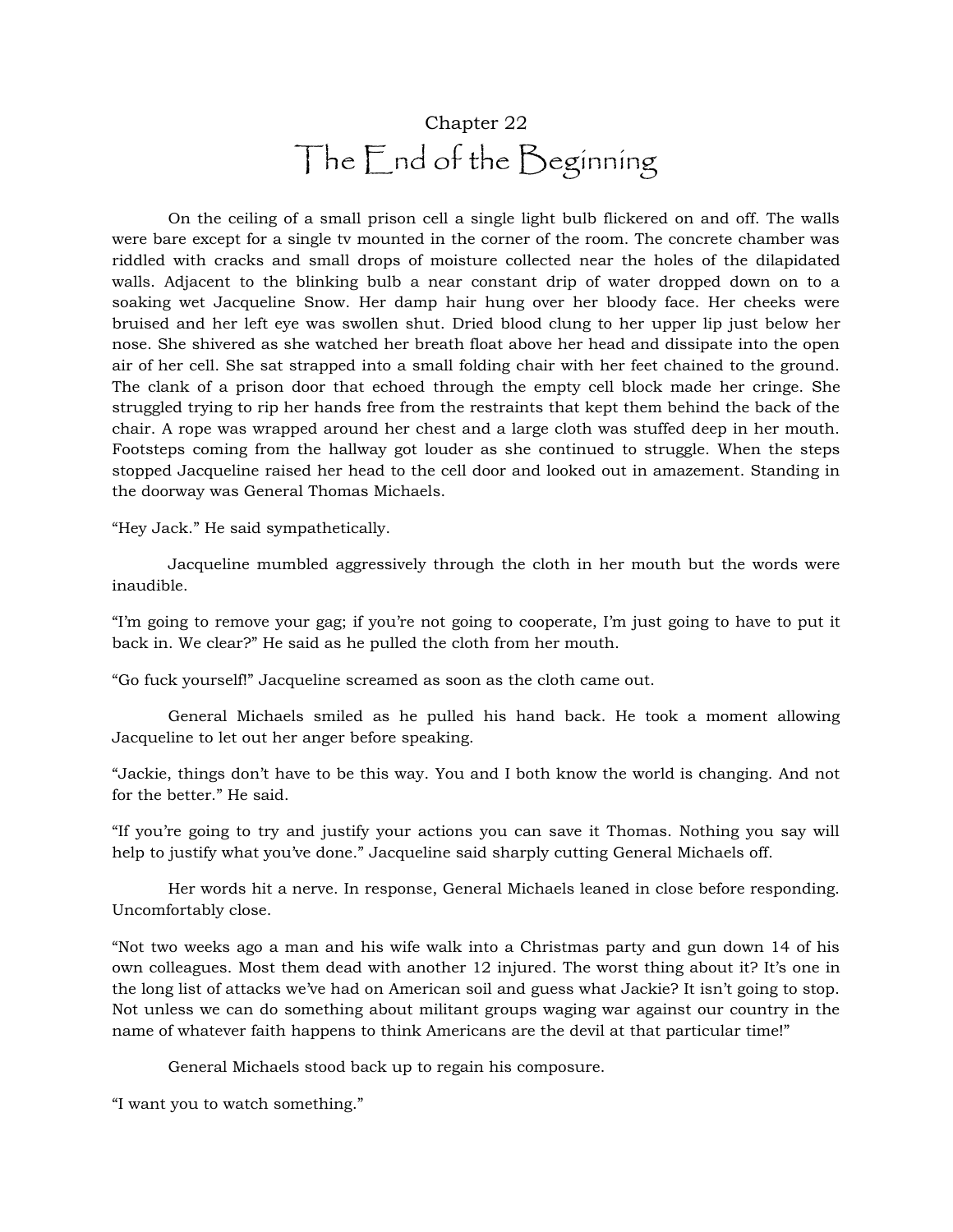General Michaels reached to his side retrieving his walkie-talkie as he walked over to the TV monitor hanging on the wall.

"Play it." General Michaels ordered.

Suddenly, the monitor turned on. After a few seconds of TV noise, a video began to play. Playing on the screen appeared to be video footage of a woman strapped to a bed convulsing.

"In case you're wondering, that's Tiffany Steele." Said General Michaels.

Jacqueline watched in horror as she finally began to see the resemblance.

"Tiffany? What the hell did you do to her?" Jacqueline screamed.

"We didn't do anything. In fact, it's Tiffany that did a great service for her country. You see, we knew that harnessing the stone's energy would serve as a great advantage when creating tactical weaponry. However, we didn't know about the effects when exposed to it for prolonged periods of time."

Tiffany began to convulse more violently now. After a few moments the convulsing stopped and the video went to black.

"Unfortunately, Tiffany didn't make it. But, her sacrifice will not go unnoticed. Tiffany taught us that not only can we enhance our weapons. We can enhance our soldiers. The doctors weren't able to save her but we do believe this, mutation can be reproduced and controlled." General Michaels turned to Jacqueline trying to appeal to her.

She finally began to see the grand plan that drove all of the atrocities for what was believed to be the greater good. She said nothing.

"The universe has provided us a solution on a silver platter Jackie. You just have to understand what it is we're trying to accomplish here." Again, General Michaels attempted to appeal to Jacqueline.

"And how many lives will serve as justified casualties for your experiments before it just isn't worth it anymore Thomas?"

Without hesitation General Michaels responded.

"However many it takes."

"Enhanced weapons, enhanced soldiers, hell even the teleporter initiative that was abandoned years ago is back online because of this new power source. We now have the ability to defeat Isis or any other militant group that challenges our country. The stakes are too high Jackie. We cannot sit back and do nothing."

Slowly, Jacqueline Snow looked up to make direct eye contact with General Michaels to ensure that he understood the depth of her conviction.

"I will do everything in my power to make sure your weapons will never see the light of day."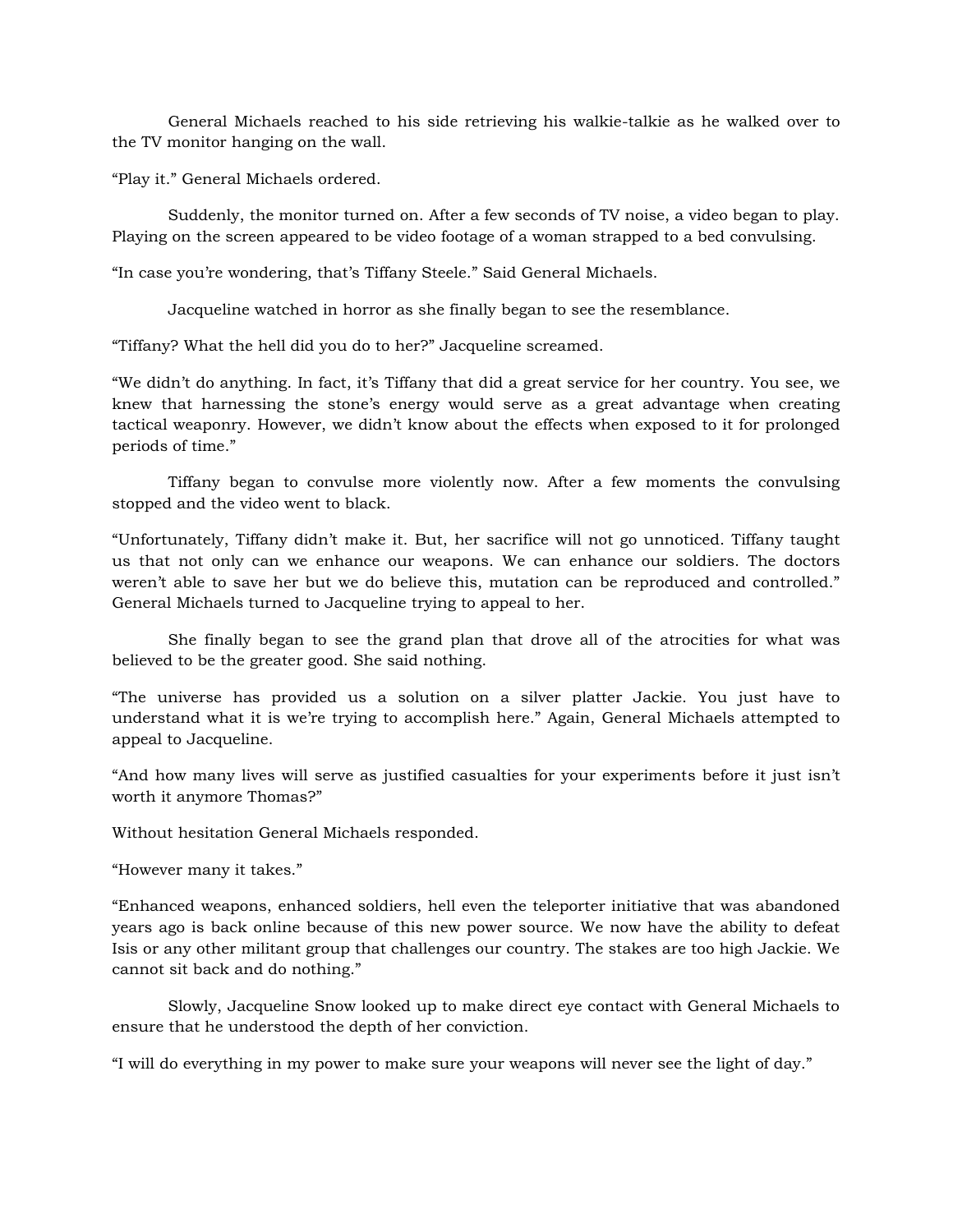Disappointed in her response General Michaels turned away from Jackie. After a few moments he raised his walkie-talkie again.

"Bring her in."

Jackie froze. She knew whatever the order meant it wouldn't be good for her.

As General Michaels began to exit the room he stopped at the doorway. He turned to her and spoke sincerely.

"I don't want to see you like this Jack. We aren't the bad guys."

General Michaels stared at Jacqueline for a moment before leaving the room. As he walked down the hallway, he crossed paths with a petite woman. She entered the cell and made her way towards Jacqueline.

"Who are you?" Jacqueline asked.

The flickering light above them surged bright as they locked eyes. Jackie's heart dropped into her stomach when she saw the woman's face up close. Her bicolored eyes seemed to glow in the bright light. Jackie sat speechless as the woman made her way closer to her chair. She leaned in close to Jackie then whispered.

"We are the Order of the Fall..."

To Be Continued…